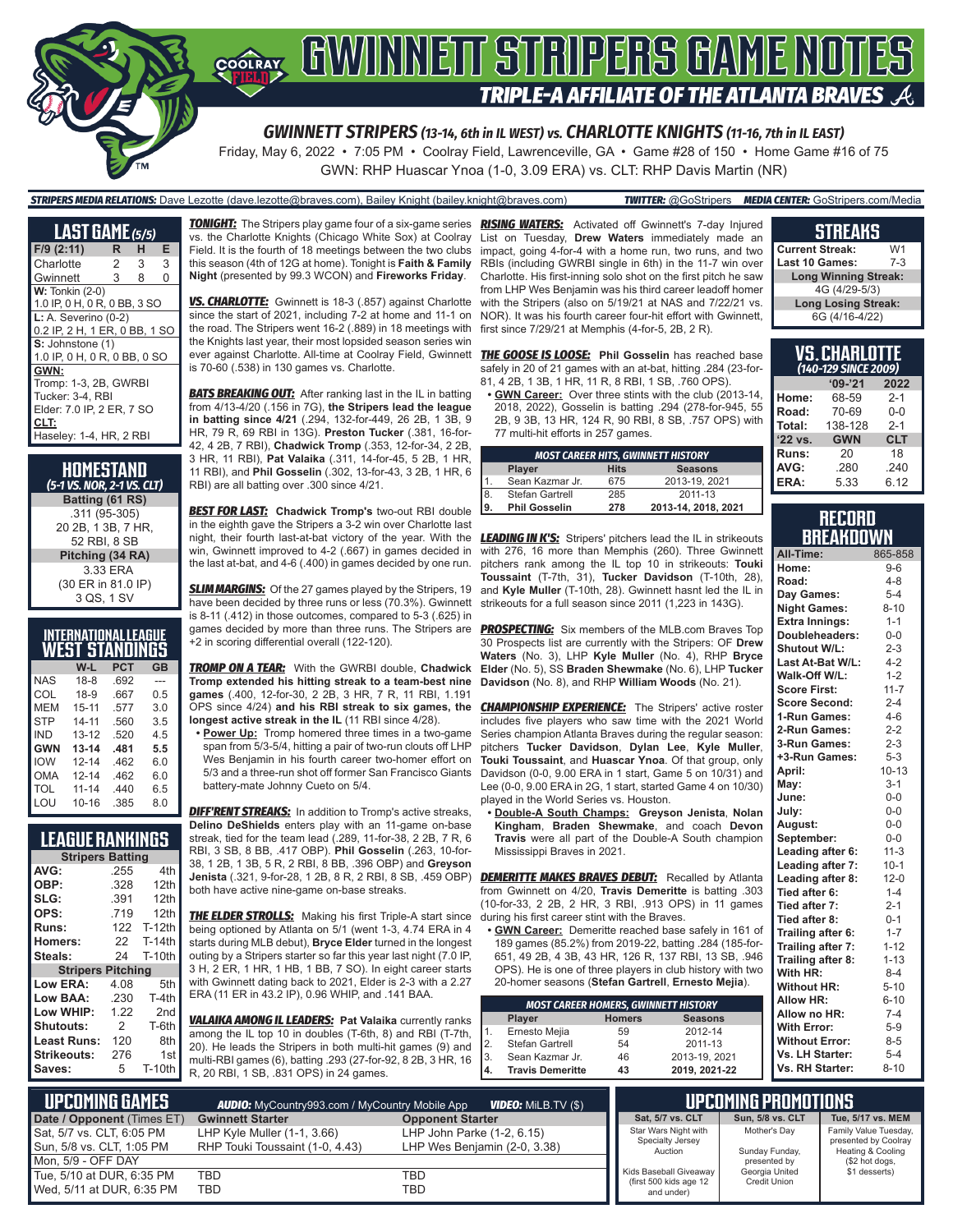



### *FRIDAY, MAY 6, 2022 VS. CHARLOTTE*

| <b>MANAGER MATTTUIASOSOPO</b>                                                                                                                                                                                                                                                                                                                                                                                                                                                                                                                                                                                                                                                                                                                                                                                                                                                                                                                                                                                                                                                                                                                                                                                                                                                                         | <b>VS.2022 OPPONENTS</b>                                                                                                                                                                                                                                                                                                                                                                                                                                                                                                                                                                                                                                                     |
|-------------------------------------------------------------------------------------------------------------------------------------------------------------------------------------------------------------------------------------------------------------------------------------------------------------------------------------------------------------------------------------------------------------------------------------------------------------------------------------------------------------------------------------------------------------------------------------------------------------------------------------------------------------------------------------------------------------------------------------------------------------------------------------------------------------------------------------------------------------------------------------------------------------------------------------------------------------------------------------------------------------------------------------------------------------------------------------------------------------------------------------------------------------------------------------------------------------------------------------------------------------------------------------------------------|------------------------------------------------------------------------------------------------------------------------------------------------------------------------------------------------------------------------------------------------------------------------------------------------------------------------------------------------------------------------------------------------------------------------------------------------------------------------------------------------------------------------------------------------------------------------------------------------------------------------------------------------------------------------------|
| Matt Tuiasosopo is in his second season as the manager of the Stripers in 2022<br>He was named the seventh manager in Gwinnett history on 3/30/21, making him<br>the first former Gwinnett player to manage the club (played OF/1B from 2016-17)<br>In 2021, he guided the Stripers to a 71-58 record (3rd in Triple-A East Southeast<br>Division)  On 5/4/21 at Charlotte, he became the youngest manager in Gwinnett<br>history (34 years, 11 months, 25 days)  From 7/8/21-9/21/21, his Stripers owned<br>the best record in Triple-A Baseball (45-19, .703)  Began his managerial career<br>with Class-A Rome in 2019, earning Atlanta's Bobby Cox Award for Minor League<br>Manager of the Year  Coached at the Braves' Alternate Training Site in 2020.                                                                                                                                                                                                                                                                                                                                                                                                                                                                                                                                         | <b>Road</b><br>Home<br>Home<br><b>Total</b><br><b>Road</b><br><b>Total</b><br><b>IND</b><br>$0-0$<br><b>BUF</b><br>$0 - 0$<br>$0-0$<br>$0-0$<br>$0-0$<br>$0-0$<br>LOU<br>$0 - 0$<br>$0-0$<br>$0-0$<br><b>CLT</b><br>$0-0$<br>$2 - 1$<br>$2 - 1$<br><b>MEM</b><br>$3 - 3$<br>$3-3$<br><b>DUR</b><br>$0 - 0$<br>$0-0$<br>$0-0$<br>$0 - 0$<br><b>NAS</b><br>$0 - 0$<br>$2 - 4$<br><b>JAX</b><br>$2 - 4$<br>$0 - 0$<br>$1 - 5$<br>$1 - 5$<br>LHV<br>$0 - 0$<br>$0-0$<br>$0 - 0$<br><b>NOR</b><br>$5 - 1$<br>$0-0$<br>$5 - 1$<br><b>WEST</b><br>$2 - 4$<br>$3 - 3$<br>$7 - 2$<br>$1-5$<br>$8 - 7$<br>$5 - 7$<br><b>EAST</b>                                                       |
| <b>PCT</b><br>W-L<br><b>Playoffs</b><br>Tuiasosopo's Managerial Career<br>Games<br>156<br>84-72<br>.538<br>With Gwinnett (2 Seasons):<br>0<br>295<br>149-146<br>MiLB Career (3 Seasons):<br>.505<br>0                                                                                                                                                                                                                                                                                                                                                                                                                                                                                                                                                                                                                                                                                                                                                                                                                                                                                                                                                                                                                                                                                                 |                                                                                                                                                                                                                                                                                                                                                                                                                                                                                                                                                                                                                                                                              |
| EJECTIONS (1)                                                                                                                                                                                                                                                                                                                                                                                                                                                                                                                                                                                                                                                                                                                                                                                                                                                                                                                                                                                                                                                                                                                                                                                                                                                                                         | LAST AT-BAT WINS (4)                                                                                                                                                                                                                                                                                                                                                                                                                                                                                                                                                                                                                                                         |
| Player/Coach<br>Date/Inning<br><b>Umpire</b><br><b>MGR Matt Tuiasosopo</b><br>4/23 at JAX / 6th Inning<br><b>HP Matt Brown</b>                                                                                                                                                                                                                                                                                                                                                                                                                                                                                                                                                                                                                                                                                                                                                                                                                                                                                                                                                                                                                                                                                                                                                                        | The Stripers are 4-2 (.667) in games decided in the last at-bat in 2022.<br>Date/Opponent<br><b>Score</b><br>Game-Winning Play (*=Walk-Off)<br>4/15 vs. Nashville<br>$2-1$ (8th)<br>Contreras 2-out RBI double<br>4/23 at Jacksonville<br>10-8 (10th)<br>Shewmake scored on error (C Quintana, throwing)<br>4/26 vs. Norfolk<br>7-6 (9th)<br>Valaika 1-out sacrifice fly*<br>5/5 vs. Charlotte<br>$3-2(8th)$<br>Tromp 2-out RBI double                                                                                                                                                                                                                                       |
| <b>TEAM DEFENSE (8TH IN INTERNATIONAL LEAGUE)</b><br><b>PCT</b><br>PO<br><b>TP</b><br>G<br><b>TC</b><br>$\mathsf{A}$<br>Е<br><b>DP</b><br>990<br>16<br>.984<br>27<br>716<br>258<br>26<br>0<br><b>PCT</b><br>INN.<br>W-L<br><b>SHO</b><br><b>Catchers</b><br><b>SB</b><br>$\mathsf{cs}$<br><b>ATT</b><br>PB<br>ER<br><b>ERA</b>                                                                                                                                                                                                                                                                                                                                                                                                                                                                                                                                                                                                                                                                                                                                                                                                                                                                                                                                                                        |                                                                                                                                                                                                                                                                                                                                                                                                                                                                                                                                                                                                                                                                              |
| 6<br>0<br>6<br>.000<br>27<br>52.0<br>4.67<br>$2 - 4$<br>Casteel, Ryan<br>$\mathbf{1}$<br>$\mathbf{1}$<br>$\overline{2}$<br>Contreras, William<br>$\mathbf{1}$<br>15<br>.067<br>38<br>71.0<br>4.82<br>$4 - 4$<br>0<br>14                                                                                                                                                                                                                                                                                                                                                                                                                                                                                                                                                                                                                                                                                                                                                                                                                                                                                                                                                                                                                                                                               | <b>GWINNETT PLAYERS USED (39 IN 2022)</b>                                                                                                                                                                                                                                                                                                                                                                                                                                                                                                                                                                                                                                    |
| Tromp, Chadwick<br>13<br>3<br>$\mathbf 0$<br>115.0<br>$7-6$<br>$\mathbf{1}$<br>16<br>.188<br>43<br>3.37<br>$\overline{\mathbf{4}}$<br>33<br>3<br>108<br>238.0<br>$13 - 14$<br>$\overline{2}$<br>Total:<br>37<br>.108<br>4.08<br><b>Outfield Assists (6):</b><br>Dean (5), Tucker (1)<br>Pitcher Pickoffs (4):<br>Kingham (2), Muller (2)<br><b>Catcher Pickoffs (0):</b><br><b>STARTS</b>                                                                                                                                                                                                                                                                                                                                                                                                                                                                                                                                                                                                                                                                                                                                                                                                                                                                                                             | Pitchers (21)<br>Position (19)<br>Alaniz, R.J.<br>Winans, Allan<br>Acuña Jr., Ronald<br>Waters, Drew<br>Brach, Brad<br>Woods, William<br>Casteel, Ryan<br>Contreras, William<br>Brennan, Brandon<br>Ynoa, Huascar<br>Burrows, Thomas<br>Dean, Justin<br>Cruz, Jesus<br>Demeritte, Travis<br>Davidson, Tucker<br>DeShields, Delino<br>De La Cruz, Jasseel<br>Dickerson, Alex<br>Elder, Bryce<br>Goins, Ryan<br>Elledge, Seth<br>Gonzalez, Yariel<br>Johnstone, Connor<br>Gosselin, Phil<br>Kingham, Nolan<br>Jenista, Greyson<br>Lee, Dylan<br>Nogowski, John<br>Muller, Kyle<br>Pabst, Arden<br>Sittinger, Brandyn<br>Perez, Hernan<br>Stephens, Jackson<br>Shewmake, Braden |
| <b>By Batting Order</b><br>DeShields (10), Gosselin (10), Acuña Jr. (6), Waters (1)<br>1:<br>2:<br>Shewmake (9), Gosselin (8), Tucker (4), Valaika (4), Goins (2)<br>Demeritte (12), Tucker (7), Valaika (7), H. Perez (1)<br>3:<br>Contreras (6), Nogowski (6), Valaika (5), H. Perez (4), Tucker (4), Dickerson (2)<br>4:<br>Contreras (6), Nogowski (5), Y. Gonzalez (4), Valaika (4), Dickerson (2),<br>5:                                                                                                                                                                                                                                                                                                                                                                                                                                                                                                                                                                                                                                                                                                                                                                                                                                                                                        | Tonkin, Michael<br>Tromp, Chadwick<br>Toussaint, Touki<br>Tucker, Preston<br>Vincent, Nick<br>Valaika, Pat<br>Italics = Player no longer in Braves organization                                                                                                                                                                                                                                                                                                                                                                                                                                                                                                              |
| Gosselin (2), Jenista (1), H. Perez (1), Shewmake (1), Tucker (1)<br>Shewmake (8), Jenista (7), Nogowski (5), Tromp (2), Valaika (2), Goins (1),<br>6:<br>Gosselin (1), Tucker (1)<br>Jenista (7), DeShields (5), Goins (4), Tromp (4), Casteel (2), Y. Gonzalez (2),<br>7:<br>Nogowski (2), Tucker (1)<br>Goins (6), Tromp (6), Casteel (5), Jenista (4), Y. Gonzalez (3), Nogowski (2),<br>8:<br>Pabst (1)<br>Dean (15), Goins (5), DeShields (4), Y. Gonzalez (2), Tromp (1)<br>9:<br><b>By Position</b><br>Tromp (13), Contreras (8), Casteel (6)<br>C:<br>Nogowski (19), Jenista (4), Gosselin (2), Casteel (1), H. Perez (1)<br>1B:<br>Valaika (11), Goins (10), H. Perez (3), Gosselin (2), Y. Gonzalez (1)<br>2B:<br>3B: Gosselin (10), Y. Gonzalez (9), Valaika (6), Goins (1), H. Perez (1)<br>SS: Shewmake (18), Goins (7), Valaika (2)<br>Tucker (13), Demeritte (3), Gosselin (3), Jenista (3), DeShields (2), Contreras (1),<br>LF:<br>Dean (1), Nogowski (1)<br>CF: DeShields (16), Dean (10), Waters (1)<br>RF: Jenista (9), Demeritte (8), Acuña Jr. (4), Dean (4), Contreras (1), H. Perez (1)<br>DH: Tucker (5), Dickerson (4), Gosselin (3), Jenista (3), Valaika (3), Acuña Jr. (2),<br>Contreras (2), DeShields (1), Demeritte (1), Y. Gonzalez (1), Nogowski (1),<br>Pabst (1) | <b>BASS-LANTA</b><br>Nine players have played for both Gwinnett and Atlanta in 2022 (*=MLB debut):<br>Contreras, William (C)<br>Davidson, Tucker (LHP)<br>Demeritte, Travis (OF)<br>Dickerson, Alex (OF)<br>Elder, Bryce (RHP)*<br>Muller, Kyle (LHP)<br>Stephens, Jackson (RHP)<br>Woods, William (RHP)*<br>Ynoa, Huascar (RHP)<br><u>ATLANTA BRAVES REHAB ASSIGNMENTS (1 IN 2022)</u><br>Injury (IL Date)<br>Player<br><b>Rehab Dates</b><br>Right ACL Tear (7/11/21)<br>Ronald Acuña Jr. (OF)<br>4/19-4/28 (6G)<br>$-2-$                                                                                                                                                  |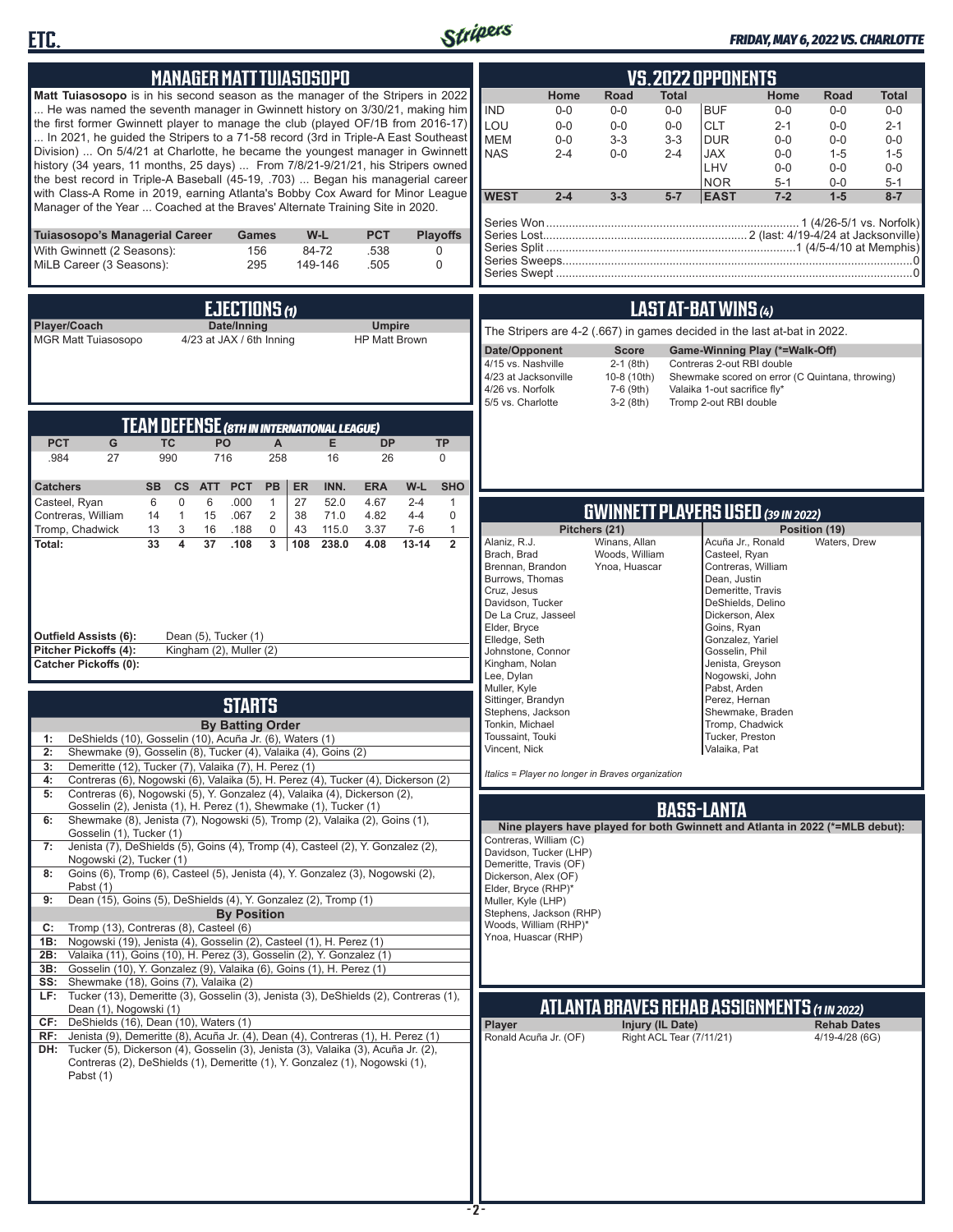### **STARTING PITCHER**



**ON BRAVES 40-MAN ROSTER**

#### *FRIDAY, MAY 6, 2022 VS. CHARLOTTE*

# **19****Huascar ynoa**

| B/T: | R/R | <b>BORN:</b> 5/28/98 in Puerto Plata, D.R. (age 23)                   |
|------|-----|-----------------------------------------------------------------------|
| HT:  | հ-2 | <b>ACQUIRED:</b> Via trade with the Minnesota Twins in exchange for P |
| WT:  | 220 | Jaime Garcia, C Anthony Recker, and cash on 7/24/17.                  |

**TONIGHT'S START:** Huascar Ynoa makes his third start for the Stripers and fifth start of the season in game four of a six-game series vs. the Charlotte Knights.

- **• GWN Career:** Makes his 22nd career appearance (19th start) with Gwinnett dating back to 2019 (4-5, 4.95 ERA, .262 BAA).
- **• Triple-A Splits:** Makes his 12th career appearance (11th start) at Coolray Field (2-4, 4.53 ERA, .232 BAA) and 15th career night appearance (13th start) at the Triple-A level (1-5, 5.70 ERA, .285 BAA).
- **• Back in the Win Column:** In his last start on 5/1 vs. Norfolk (6.0 IP, 3 H, 1 ER, 2 BB, 6 SO), earned his first win at any level in 16 games dating back to 5/9/21 with Atlanta vs. Philadelphia (6.0 IP, 4 H, 1 ER, 1 HR, 1 BB, 6 SO in 6-1 win).

*2022 WITH ATLANTA:* Made the Braves' Opening Day Roster for the second time in his career (also in 2021) ... Served as Atlanta's fifth starter, going 0-2 with a 13.50 ERA (10 ER in 6.2 IP) and .355 BAA over two starts ... Optioned to Gwinnett on 4/19.

*2022 SPRING TRAINING:* Ynoa appeared in two Spring Training games (1 start) for Atlanta, going 1-1 with a 2.35 ERA (5 ER in 7.2 IP) and .258 BAA.

*2021 REGULAR SEASON:* In an injury-shortened year with Atlanta, went 4-6 with a 4.05 ERA and .224 BAA in 18 games (17 starts) ... Was on the Braves' Opening Day roster for the first time in his career ... Won four consecutive starts from 4/23-5/9 (4-0, 1.11 ERA, .165 BAA), and drove in more runs (6) than he allowed (4) over that stretch ... Homered in back-to-back games (solo off CHC's Kyle Hendricks on 4/28, grand slam off WSH's Tanner Rainey on 5/4) ... Broke his right hand after departing the game on 5/16 at Milwaukee and was placed on the Injured List on 5/17 ... Transferred to the 60-day IL on 5/31 ... Was 4-2 with a 3.02 ERA in nine games (8 starts) prior to the injury ... Assigned to rehab in August and went 0-1 with an 8.71 ERA in three starts between High-A Rome (1 start) and Triple-A Gwinnett (2 starts) ... Activated on 8/17 and went 0-4 with a 5.05 ERA and .231 BAA in his final nine starts.

*2021 POSTSEASON:* Was on Atlanta's roster for the NLDS vs. Milwaukee and pitched once in relief, Game 4 on 10/12 (1.0 IP, 2 H, 2 ER, 1 HR, 1 BB, 2 SO) ... Allowed a homer to Rowdy Tellez in the Braves' series-clinching 5-4 win.

|                     | <b>YNOA'S 2022 STATS</b> |            |       |       |     |    |           |           |            |  |
|---------------------|--------------------------|------------|-------|-------|-----|----|-----------|-----------|------------|--|
| Team                | W-L                      | <b>ERA</b> | G/GS  | IP    | ER  | НR | <b>BB</b> | <b>SO</b> | <b>BAA</b> |  |
| ATLANTA (MLB)       | $0 - 2$                  | 13.50      | 212   | 6.2   | 10  |    | 6         | 8         | .355       |  |
| Gwinnett (AAA)      | $1 - 0$                  | 3.09       | 212   | 11 2  |     |    | 6         | 9         | 175        |  |
| <b>MiLB Career:</b> | 18-35                    | 4.40       | 93/84 | 394.2 | 193 | 30 | 181       | 411       | 244        |  |
| MLB Career:         | $4 - 8$                  | 5.22       | 31/24 | 122   |     | 19 | 45        | 128       | 247        |  |

| YNOA'S 2022 SPLITS (WITH GWINNETT) |                    |                  |                       |  |  |  |  |  |  |  |
|------------------------------------|--------------------|------------------|-----------------------|--|--|--|--|--|--|--|
| Home:<br>Day:<br>Starter:          | 1-0, 1.50 ERA (1G) | Road:            | $0-0$ , 4.76 ERA (1G) |  |  |  |  |  |  |  |
|                                    | 1-0, 3.09 ERA (2G) | Night:           | $0-0, - -$ ERA $(0G)$ |  |  |  |  |  |  |  |
|                                    | 1-0, 3.09 ERA (2G) | <b>Reliever:</b> | $0-0, - -$ ERA $(0G)$ |  |  |  |  |  |  |  |
| Vs. LHB:                           | .286 BAA, 0 HR     | Vs. RHB:         | .115 BAA, 1 HR        |  |  |  |  |  |  |  |

|                  | <b>YNOA VS. CHARLOTTE</b> |            |   |    |      |    |    |           |           |      |  |  |
|------------------|---------------------------|------------|---|----|------|----|----|-----------|-----------|------|--|--|
|                  | W-L                       | <b>ERA</b> | G | GS | IP   | н  | ER | <b>HR</b> | <b>BB</b> | so l |  |  |
| 2019:            | $0 - 2$                   | 8.44       |   |    | 16.0 | 26 | 15 | 5         | 11        | 18   |  |  |
| 12021:           | $0-0$                     | 2.45       |   |    | 3.2  |    |    |           |           | 4    |  |  |
| 12022:           | $0-0$                     | --         |   | 0  | 0.0  |    |    | 0         |           |      |  |  |
| <b>I</b> Career: | $0 - 2$                   | 7.32       | 5 | 5  | 19.2 | 30 | 16 | 6         |           | 22   |  |  |

|                 | <b>YNOA'S HIGHS &amp; LOWS</b> |                                     |  |  |  |  |  |  |  |  |
|-----------------|--------------------------------|-------------------------------------|--|--|--|--|--|--|--|--|
|                 | <b>Season</b>                  | Career (MiLB and MLB)               |  |  |  |  |  |  |  |  |
| l IP:           | 6.0 (5/1 vs. NOR)              | 7.0 (5x, last: 5/4/21, ATL at WSH)  |  |  |  |  |  |  |  |  |
| $\mathsf{Iso}:$ | 6 (5/1 vs. NOR)                | 11 (2x, last: 7/29/19, GWN vs. DUR) |  |  |  |  |  |  |  |  |
| BB:             | 4 (2x, last: 4/24 at JAX)      | 5 (3x, last: 6/26/19, GWN at CLT)   |  |  |  |  |  |  |  |  |
| IH:             | 7 (4/11 vs. WSH)               | 9 (2x, last: 5/16/21, ATL at MIL)   |  |  |  |  |  |  |  |  |
| ER:             | 5 (2x, last: 4/18 at LAD)      | 9 (8/8/18, FLA vs. PMB)             |  |  |  |  |  |  |  |  |
| Low-Hit CG:     | None                           | None                                |  |  |  |  |  |  |  |  |
| Low-ER CG:      | None                           | None                                |  |  |  |  |  |  |  |  |

#### *YNOA'S CAREER ACCOLADES*

None entering 2022.

|        | <b>YNOA'S 2022 STARTS (ALL LEVELS)</b>                                                                                         |         |     |  |  |  |  |   |  |       |          |                   |           |                                                  |
|--------|--------------------------------------------------------------------------------------------------------------------------------|---------|-----|--|--|--|--|---|--|-------|----------|-------------------|-----------|--------------------------------------------------|
| l Team | Date/Opp.<br>NP-S<br><b>Catcher</b><br>Opp. Starter<br><b>Notes</b><br><b>Final</b><br>ER HR BB SO<br>Result<br>н<br>- IP<br>R |         |     |  |  |  |  |   |  |       |          |                   |           |                                                  |
| ∥ ATL  | 4/11 vs. WSH                                                                                                                   | $0 - 1$ | 3.0 |  |  |  |  |   |  | 72-41 | Pina     | Josh Rogers       | L. 11-2   | Fewest MLB pitches since 4/17/21 at CHC.         |
| I ATL  | 4/18 at LAD                                                                                                                    | 0-2     | 3.2 |  |  |  |  | 4 |  | 75-40 | d'Arnaud | Clavton Kershaw   | $L.7 - 4$ | Is 0-6, 6.80 ERA in last 10 MLB starts.          |
| I GWN  | 4/24 at JAX                                                                                                                    | ND.     | 5.2 |  |  |  |  |   |  | 82-50 | Tromp    | Max Mever         | L. 5-4    | Yielded 2-run home run to Joe Dunand.            |
| I GWN  | 5/1 vs. NOR                                                                                                                    | W. 1-0  | 6.0 |  |  |  |  |   |  | 89-56 | Tromp    | Gravson Rodriguez |           | W, 10-2 First win since 5/9/21 with ATL vs. PHI. |
|        |                                                                                                                                |         |     |  |  |  |  |   |  |       |          |                   |           |                                                  |

|                     | <b>STRIPERS STARTING PITCHERS (11 IN 2022)</b> |            |    |    |           |                             |                            |                                                     |  |  |  |  |
|---------------------|------------------------------------------------|------------|----|----|-----------|-----------------------------|----------------------------|-----------------------------------------------------|--|--|--|--|
| <b>Pitcher</b>      | W-L                                            | <b>ERA</b> | GS | QS |           | <b>Team W-L Run Support</b> | <b>Last Gwinnett Start</b> | <b>Final Line</b>                                   |  |  |  |  |
| Davidson, Tucker    | $0 - 1$                                        | 5.06       |    |    | $0 - 4$   | 2.25 RPG (9 Tot.)           | 5/4 vs. CLT (ND)           | 6.0 IP, 4 H, 4 R, 4 ER, 3 BB, 9 SO, 1 HR (97p/57s)  |  |  |  |  |
| De La Cruz, Jasseel | $0 - 2$                                        | 9.72       | 4  |    | $1 - 3$   | 1.75 RPG (7 Tot.)           | 4/26 vs. NOR (ND)          | 0.2 IP, 2 H, 2 R, 2 ER, 3 BB, 0 SO (34p/15s)        |  |  |  |  |
| Elder, Bryce        | $0 - 0$                                        | 2.57       |    |    | $1 - 0$   | 2.00 RPG (2 Tot.)           | 5/5 vs. CLT (ND)           | 7.0 IP, 3 H, 2 R, 2 ER, 1 BB, 7 SO, 1 HR (95p/57s)  |  |  |  |  |
| Johnstone, Connor   | $0 - 0$                                        | 0.00       |    |    | $1 - 1$   | 1.00 RPG (2 Tot.)           | 4/29 vs. NOR (ND)          | 4.0 IP, 4 H, 0 R, 1 BB, 2 SO (49p/33s)              |  |  |  |  |
| Kingham, Nolan      | $0-0$                                          | 0.00       |    |    | $1 - 0$   | 4.00 RPG (4 Tot.)           | 4/30 vs. NOR (ND)          | 4.0 IP, 1 H, 0 R, 1 BB, 2 SO (42p/26s)              |  |  |  |  |
| Muller, Kyle        | 1-1                                            | 3.66       |    |    | $2 - 2$   | 2.25 RPG (9 Tot.)           | $4/23$ at JAX (ND)         | 4.0 IP, 5 H, 3 R, 3 ER, 4 BB, 8 SO (85p/47s)        |  |  |  |  |
| Stephens, Jackson   | $1-0$                                          | 3.00       |    |    | $1-0$     | 4.00 RPG (4 Tot.)           | 4/7 at MEM (W)             | 6.0 IP, 4 H, 2 R, 2 ER, 0 BB, 7 SO (71p/52s)        |  |  |  |  |
| Toussaint, Touki    | 1-0                                            | 5.40       | 4  |    | 4-0       | 5.00 RPG (20 Tot.)          | 5/3 vs. CLT (ND)           | 4.2 IP, 10 H, 7 R, 7 ER, 1 BB, 8 SO, 2 HR (94p/59s) |  |  |  |  |
| Vincent, Nick       | $0 - 0$                                        | 0.00       |    |    | $1 - 0$   | $0.00$ RPG $(0$ Tot.)       | 4/15 vs. NAS (ND)          | 2.0 IP, 1 H, 0 R, 1 BB, 4 SO (41p/25s)              |  |  |  |  |
| Winans, Allan       | $0 - 1$                                        | 6.55       |    |    | $0 - 3$   | 2.67 RPG (8 Tot.)           | $4/20$ at JAX $(L)$        | 2.1 IP, 4 H, 6 R, 6 ER, 2 BB, 3 SO, 2 HR (59p/35s)  |  |  |  |  |
| Ynoa, Huascar       | 1-0                                            | 3.09       |    |    | $1 - 1$   | 3.50 RPG (7 Tot.)           | 5/1 vs. NOR (W)            | 6.0 IP, 3 H, 1 R, 1 ER, 2 BB, 6 SO (89p/56s)        |  |  |  |  |
| Total:              | $4 - 5$                                        | 4.26       | 27 | 5. | $13 - 14$ | 2.67 RPG (72 Tot.)          |                            |                                                     |  |  |  |  |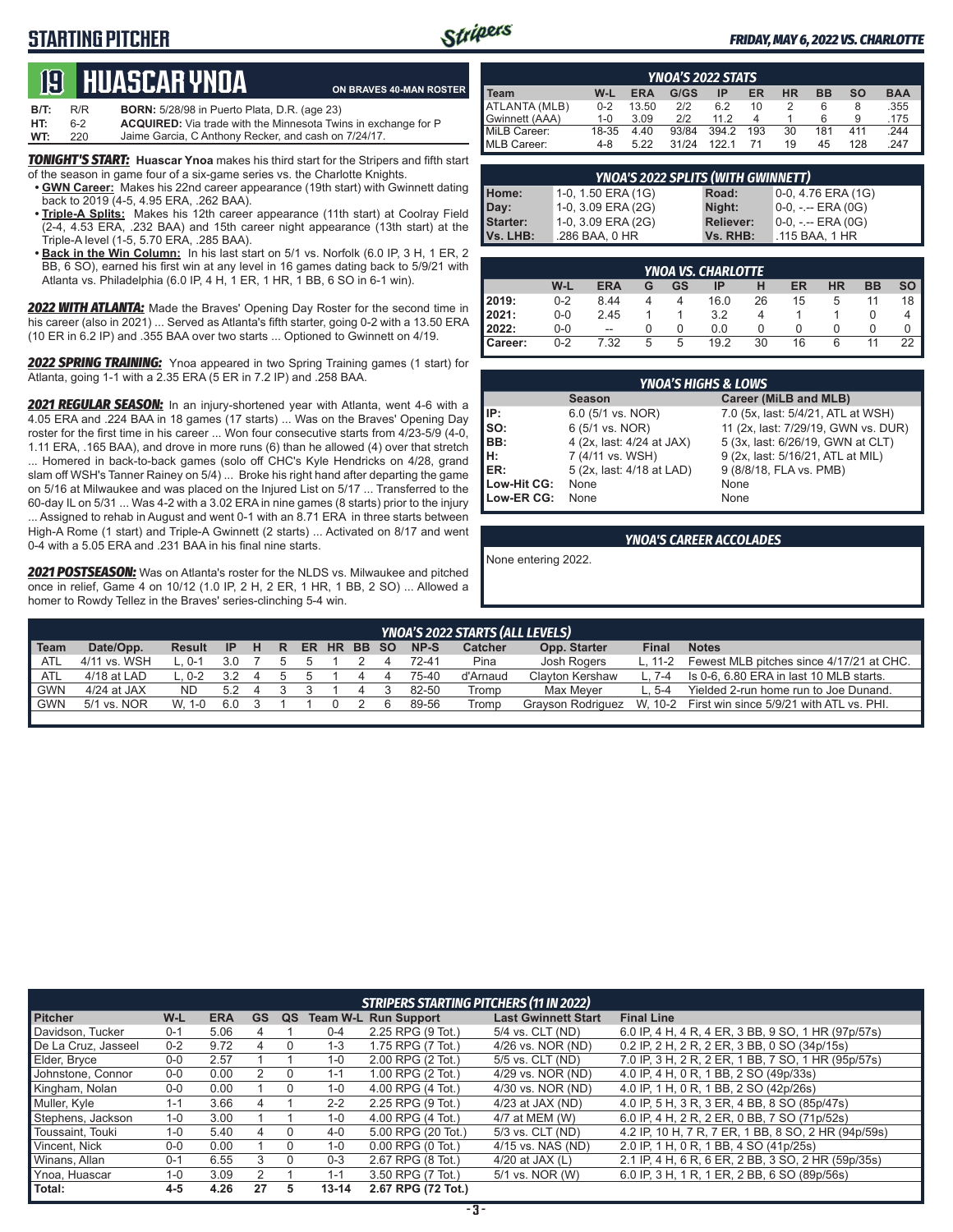### **BULLPEN**



#### *FRIDAY, MAY 6, 2022 VS. CHARLOTTE*

|                                                                               | <b>STRIPERS PITCHING BREAKDOWN</b>                                        |            |       |     |     |           |           |           |            |  |  |  |
|-------------------------------------------------------------------------------|---------------------------------------------------------------------------|------------|-------|-----|-----|-----------|-----------|-----------|------------|--|--|--|
|                                                                               | W-L                                                                       | <b>ERA</b> | IP    | R   | ER  | <b>HR</b> | <b>BB</b> | <b>SO</b> | <b>BAA</b> |  |  |  |
| Starters:                                                                     | $4 - 5$                                                                   | 4.26       | 118.1 | 61  | 56  | 13        | 50        | 131       | 227        |  |  |  |
| <b>Relievers:</b>                                                             | $9 - 9$                                                                   | 3.99       | 119.2 | 59  | 53  | 14        | 36        | 145       | .233       |  |  |  |
| Total:                                                                        | $13 - 14$                                                                 | 4.08       | 238.0 | 120 | 108 | 27        | 86        | 276       | .230       |  |  |  |
| <b>Saves/Opp:</b> 5/10 (50.0%)<br><b>Holds: 10</b><br>IR/Scored: 33/6 (18.2%) |                                                                           |            |       |     |     |           |           |           |            |  |  |  |
|                                                                               | <b>BB/9.0 IP Ratio: 3.25 CG/SHO: 0/0</b><br><b>SO/9.0 IP Ratio: 10.44</b> |            |       |     |     |           |           |           |            |  |  |  |

### **32 R.J. ALANIZ** *- RHP - 30 YRS - McALLEN, TX*

*RELIEF W/GWN:*1-1, 3.48 ERA in 8G *START W/GWN:*0-0, -.-- ERA in 0G *GF:*4 *HOLDS:*0 *SAVES:*1/1 *IR/SCORED:*2/0 *SCORELESS STREAK:*1G (1.1 IP)

*LAST OUTING:*5/3 vs. CLT (win, 1.1 IP, 2 H, 0 R, 0 BB, 0 SO, 20p/15s)

- **• 2022: 4/7 at MEM:** Earned a save in his Gwinnett debut (1.0 IP, 0 H, 0 R, 1 SO), finishing off a 5-2 win ... **5/3 vs. CLT:** Notched 50th career MiLB win and 1st with Gwinnett (1.1 IP, 2 H in 11-7 win).
- **• 2021:** Pitched for both Triple-A Louisville (1-3, 3.46 ERA, .286 BAA, 1 SV in 33G) and Cincinnati (0-0, 3.38 ERA, .111 BAA in 3G).
- **• Triple-A Stops:** Prior to joining Gwinnett, has pitched for Toledo (DET) from 2016- 17, Durham (TB) in 2018, Tacoma (SEA) in 2019, and Louisville (CIN) from 2019- 21 ... Was a part of Durham's Governors' Cup championship team in 2018.
- **• MLB Career:** 1-0, 8.35 ERA, .278 BAA, 0 SV in 15G (0 starts) with Seattle (2019) and Cincinnati (2019, 2021).
- **• Acquired:** MiLB FA (3/20/22) ... Originally signed by the Houston Astros as a nondrafted free agent (8/14/09).

### **53 BRAD BRACH** *- RHP - 36 YRS - FREEHOLD, NJ*

*RELIEF W/GWN:*2-0, 1.69 ERA in 8G *START W/GWN:*0-0, -.-- ERA in 0G *GF:*5 *HOLDS:*0 *SAVES:*1/1 *IR/SCORED:*2/0 *SCORELESS STREAK:*5G (7.2 IP) *LAST OUTING:*5/1 vs. NOR (1.0 IP, 0 H, 0 R, 0 BB, 1 SO, 11p/7s)

- **• 2022: 4/12 vs. NAS:** On his 36th birthday, earned 1st save with Gwinnett, closing out 4-3 win (1.0 IP, 3 H, 2 ER, 1 BB) ... **4/23 at JAX:** Pitched scoreless 9th and 10th innings (2.0 IP, 1 H, 0 R, 1 SO) for his 2nd win in 10-8 victory.
- **• 2021:** In 35G with Cincinnati, was 1-2 with a 6.30 ERA, .254 BAA, and 1 save ... Also logged 8G with Triple-A Louisville (0-0, 0.00 ERA, 0 ER in 8.2 IP, 15 SO).
- **• Triple-A Stops:** Prior to joining Gwinnett, has pitched for Tucson (SD) from 2011- 13, Norfolk (BAL) in 2014, and Louisville (CIN) in 2021.
- **• MLB Career:** 38-29, 3.55 ERA, .232 BAA, 34 SV in 531G (0 starts) with San Diego (2011-13), Baltimore (2014-18), Atlanta (2018), Chicago Cubs (2019), New York Mets (2019-20), and Cincinnati (2021) ... Pitched in the MLB Postseason for Baltimore (2014, 2016) and Atlanta (2018).
- **• Acquired:** MiLB FA (3/19/22) ... Originally the San Diego Padres' 42nd-round pick in 2008 out of Monmouth University (West Long Branch, NJ).

# **57 BRANDON BRENNAN** *- RHP - 30 YRS - MISSION VIEJO, CA*

*RELIEF W/GWN:*0-1, 11.57 ERA in 9G *START W/GWN:*0-0, -.-- ERA in 0G *GF:*0 *HOLDS:*1 *SAVES:*0/0 *IR/SCORED:*2/2 *SCORELESS STREAK:*-1G (1 R, 0 ER) *LAST OUTING:*5/4 vs. CLT (0.2 IP, 2 H, 1 R, 0 ER, 0 BB, 0 SO, 19p/12s)

- **• 2022: Has struck out 3 batters in 4 of his 9 outings (13 SO in 9.1 IP total)**. **• 2021:** Made 32 relief appearances with Triple-A Worcester (Red Sox), going 1-2 with a 5.97 ERA, .293 BAA, and 1 save (1-for-4) ... Also made 1 MLB appearance
- with Boston, tossing 3.0 scoreless IP on 6/12 vs. Toronto. **• Triple-A Stops:** Prior to joining Gwinnett, has pitched for Charlotte (CWS) from 2017-18, Tacoma (SEA) in 2019, and Worcester (BOS) in 2021.
- **• MLB Career:** 3-6, 4.21 ERA, .214 BAA, 0 SV in 55G (0 starts) with Seattle (2019- 20) and Boston (2021).
- **• Acquired:** MiLB FA (3/10/22) ... Originally the Chicago White Sox' 4th-round pick in 2012 out of Orange Coast College (Costa Mesa, CA).

# **49 THOMAS BURROWS** *- LHP - 27 YRS - FLORENCE, AL*

*RELIEF W/GWN:*2-1, 5.79 ERA in 9G *START W/GWN:*0-0, -.-- ERA in 0G

- *GF:*0 *HOLDS:*2 *SAVES:*0/2 *IR/SCORED:*6/0 *SCORELESS STREAK:*-1G (4 R, 3 ER) *LAST OUTING:*5/4 vs. CLT (loss, 0.1 IP, 2 H, 4 R, 3 ER, 1 HB, 0 BB, 1 SO, 18p/10s)
- **• 2022: 4/6 at MEM:** Struck out his lone batter faced (Nolan Gorman), stranding 3 inherited runners and earning his first win of the year ... **4/30 vs. NOR:** Picked up 2nd win, logging 2.0 IP (1 H, 0 R) in combined 6-hit shutout (won 5-0).
- **• GWN Career:** 6-3, 3.77 ERA (39 ER in 93.0 IP), 6 SV in 71G (1 start) since 2019.
- **• 2021:** Spent entire year with Gwinnett, going 3-1 with a 2.64 ERA, .176 BAA, and 0 saves (0-for-1) in 35G (1 start) ... Led team in relief strikeouts (65).
- **• MLB Career:** Has yet to make his Major League debut.
- **• Acquired:** Via trade with Seattle (1/11/17) ... Originally the Seattle Mariners' 4thround pick in 2016 out of the University of Alabama.

| <b>PITCHING SPLITS</b> |            |           |            | <b>PITCHING BY MONTH</b> |            |           |           |           |            |  |  |
|------------------------|------------|-----------|------------|--------------------------|------------|-----------|-----------|-----------|------------|--|--|
|                        | <b>BAA</b> | <b>HR</b> |            | W-L                      | <b>ERA</b> | <b>HR</b> | <b>BB</b> | <b>SO</b> | <b>BAA</b> |  |  |
| Vs. LHB:               | .259       | 11        | April:     | $10 - 13$                | 4.01       | 23        | 77        | 228       | 230        |  |  |
| Vs. RHB:               | .210       | 16        | Mav:       | $3 - 1$                  | 4.50       | 4         | 9         | 48        | .232       |  |  |
| <b>Bases Empty:</b>    | .208       | 12        | June:      | $0 - 0$                  |            |           | Ω         | $\Omega$  |            |  |  |
| <b>Runners On:</b>     | .261       | 15        | July:      | $0 - 0$                  |            |           |           | 0         |            |  |  |
| <b>RISP:</b>           | .272       | 14        | August:    | $0 - 0$                  |            |           | $\Omega$  | 0         |            |  |  |
| Loaded:                | .385       |           | September: | $0 - 0$                  |            |           | U         | O         |            |  |  |

## **48 JESUS CRUZ** *- RHP - 27 YRS - SALINAS DE HIDALGO, MEXICO*

*RELIEF W/GWN:*0-0, 2.70 ERA in 5G *START W/GWN:*0-0, -.-- ERA in 0G

*GF:*2 *HOLDS:*0 *SAVES:*0/0 *IR/SCORED:*7/3 *SCORELESS STREAK:*2G (3.0 IP)

*LAST OUTING:*5/3 vs. CLT (1.0 IP, 1 H, 0 R, 0 BB, 3 SO, 13p/13s)

**• 2022:** Released by St. Louis on 3/30, signed with Atlanta on 4/6.

- **• 2021:** Logged 37 relief appearances with Triple-A Memphis, going 0-3 with a 3.06 ERA, .223 BAA, and 3 SV (3-for-5) ... Pitched for Aguilas de Mexicali in the Mexican Pacific Winter League (0-1, 2.66 ERA in 21G).
- **• Triple-A Stops:** Prior to joining Gwinnett, pitched for Memphis (STL) in 2019 and 2021 ... Combined to go 6-10 with a 5.42 ERA, .246 BAA, and 3 SV in 100G.
- **• MLB Career:** 0-0, 18.00 ERA, .600 BAA, 0 SV in 1G (0 starts) with St. Louis (2020).
- **• Acquired:** MiLB FA (4/6/22) ... Originally signed by the St. Louis Cardinals as a non-drafted free agent (7/2/17).

|       |                 | <b>RT JASSEEL DE LA CRUZ</b> - RHP - 24 YRS - HATO MAYOR, D.R.                |  |                                         |  |  |
|-------|-----------------|-------------------------------------------------------------------------------|--|-----------------------------------------|--|--|
|       |                 | <b>RELIEF W/GWN: 0-0. 9.00 ERA in 1G</b>                                      |  | <b>START W/GWN: 0-2. 9.72 ERA in 4G</b> |  |  |
| GF: 1 | <b>HOLDS:</b> 0 | <b>SAVES: 0/0 IR/SCORED: 0/0 SCORELESS STREAK: -5G (13 R, 10 ER)</b>          |  |                                         |  |  |
|       |                 | <b>LAST OUTING:</b> 5/1 vs. NOR (1.0 IP, 2 H, 1 R, 1 ER, 1 BB, 2 SO, 32p/18s) |  |                                         |  |  |

- **• 2022:** Was on Gwinnett's Opening Night roster for the 2nd straight season ... Opened the year in the rotation (0-2, 9.72 ERA in 4 starts from 4/9-4/26).
- **• 2021:** Made his Triple-A debut with the Stripers, going 1-3 with a 7.03 ERA, 1.70
- WHIP, and .278 BAA in 20G (15 starts) ... Was on the 7-day IL from 8/16-9/15. **• GWN Career:** 1-5, 7.40 ERA (54 ER in 65.2 IP), 0 SV in 25G (19 starts) since 2021.
- **• MLB Career:** Has yet to debut in the Majors despite recalls in 2020 and 2021.
- **• Acquired:** MiLB FA (3/13/22) ... Originally signed by the Atlanta Braves as a NDFA (6/1/15) ... Non-tendered and elected free agency (11/30/21).

**• Accolades:** Won FSL Pitcher of the Week award on 5/19/19 after throwing the first no-hitter in Florida Fire Frogs history on 5/18/19 vs. Jupiter (9.0 IP, 2 BB, 4 SO).

### **55 SETH ELLEDGE** *- RHP - 25 YRS - DALLAS, TX*

*RELIEF W/GWN:*1-1, 2.79 ERA in 7G *START W/GWN:*0-0, -.-- ERA in 0G *GF:*1 *HOLDS:*1 *SAVES:*0/0 *IR/SCORED:*2/0 *SCORELESS STREAK:*2G (4.0 IP)

- *LAST OUTING:*5/3 vs. CLT (2.0 IP, 0 H, 0 R, 1 BB, 3 SO, 32p/19s) **• 2022: 4/29 vs. NOR:** Earned first win with Gwinnett, tossing 2.0 IP (0 H, 0 R, 0 BB,
- 4 SO) as part of combined 4-hit shutout in 8-0 victory. **• 2021:** Pitched for both Triple-A Memphis (2-2, 6.56 ERA, .299 BAA, 2 SV in 30G) and St. Louis (0-0, 4.63 ERA, .302 BAA, 0 SV in 11G).
- **• Triple-A Stops:** Prior to joining Gwinnett, has pitched for Memphis (STL) from 2019-21 (5-3, 5.66 ERA, .270 BAA, 2 SV in 51G) ... Also appeared for the Redbirds in the 2018 PCL Playoffs (0-0, 0.00 ERA in 1G).
- **• MLB Career:** 1-0, 4.63 ERA, .282 BAA, 0 SV in 23G with St. Louis (2020-21).
- **• Acquired:** MiLB FA (3/30/22) ... Originally the Seattle Mariners' 4th-round pick in 2017 out of Dallas Baptist University (TX).

### **51 CONNOR JOHNSTONE** *- RHP - 27 YRS - SAN DIEGO, CA*

*RELIEF W/GWN:*0-0, 2.45 ERA in 5G *START W/GWN:*0-0, 0.00 ERA in 2G *GF:*1 *HOLDS:*2 *SAVES:*1/1 *IR/SCORED:*0/0 *SCORELESS STREAK:*2G (5.0 IP)

- *LAST OUTING:*5/5 vs. CLT (save, 1.0 IP, 0 H, 0 R, 0 BB, 0 SO, 16p/9s)
- **• 2022:** In 2 spot starts (4/19 at JAX, 4/29 vs. NOR), has combined to toss 9.0 scoreless innings (5 H, 3 BB, 2 SO) ... **5/5 vs. CLT:** Notched his 1st career save with Stripers (1.0 IP, 0 H, 0 R), finishing off 3-2 victory.
- **• GWN Career:** 7-8, 4.31 ERA (60 ER in 125.1 IP), 1 SV in 52G since 2018 ... Of his 22 career Triple-A starts, 16 came in 2021.
- **• 2021:** Spent the full year with Gwinnett, going 3-8 with a 4.84 ERA and .258 BAA in 33G (16 starts) ... Was 2-0 with a 2.36 ERA and .191 BAA in 17 relief outings.
	- **• MLB Career:** Has yet to make his Major League debut.
	- **• Acquired:** Braves' 21st-round pick in 2017 out of Wake Forest University.
	- **• Local Product:** Played baseball at Roswell High School (Roswell, GA).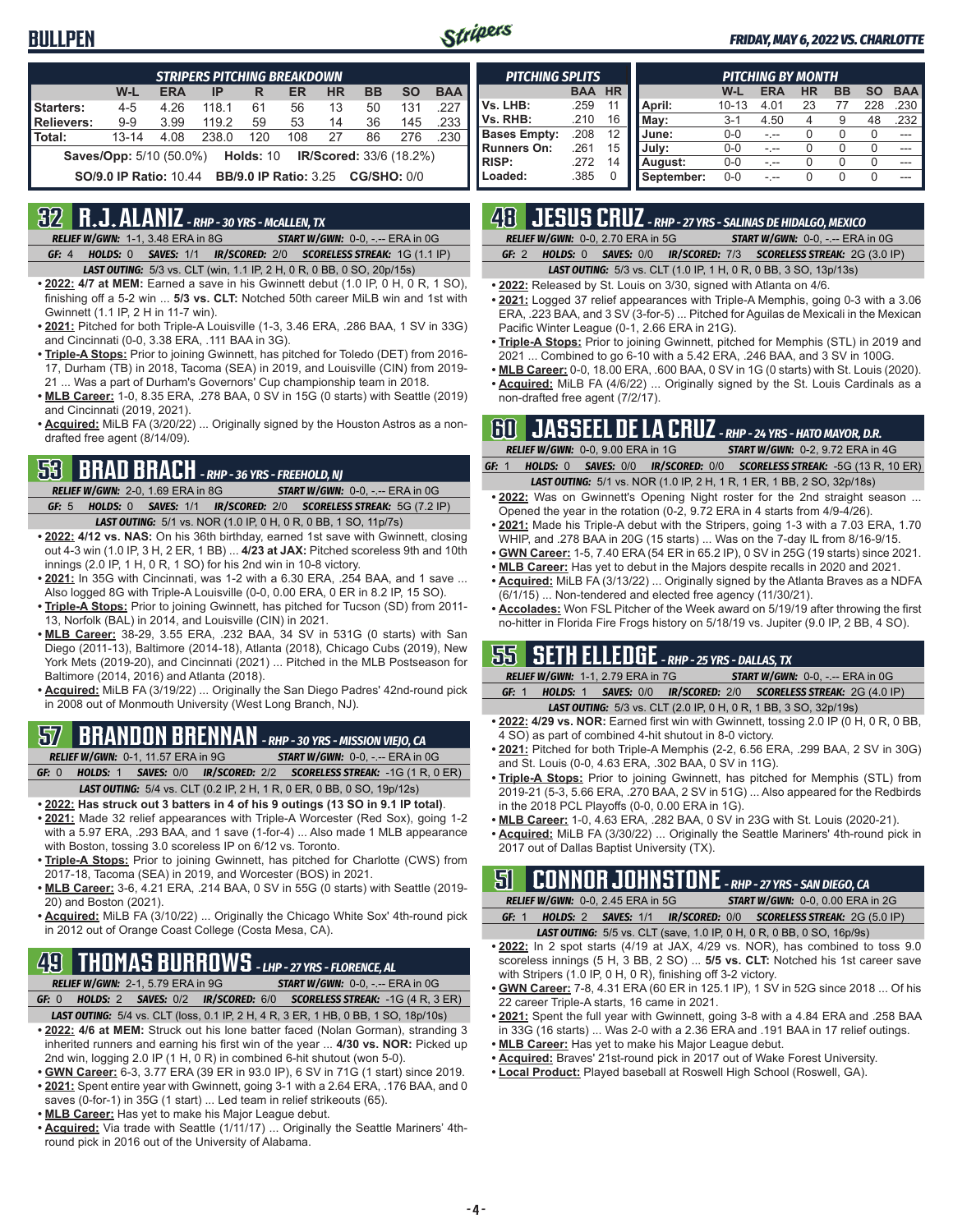# **39 NOLAN KINGHAM** *- RHP - 25 YRS - LAS VEGAS, NV*

**BULLPEN**

*RELIEF W/GWN:*0-0, 1.54 ERA in 6G *START W/GWN:*0-0, 0.00 ERA in 1G *GF:*0 *HOLDS:*0 *SAVES:*0/0 *IR/SCORED:*6/0 *SCORELESS STREAK:*1G (4.0 IP) *LAST OUTING:*4/30 vs. NOR (start, ND, 4.0 IP, 1 H, 0 R, 1 BB, 2 SO, 42p/26s)

- **• 2022: 4/5-4/20:** Opened season with 5 consecutive scoreless outings, totaling 9.1 IP (3 H, 1 BB, 8 SO, .103 BAA) ... **4/30 vs. NOR:** Made spot start, pitching 4.0 innings (1 H, 1 BB, 2 SO) in combined 6-hit shutout (won 5-0).
- **• GWN Career:** 0-5, 7.00 ERA (35 ER in 45.0 IP), 0 SV in 14G (7 starts) since 2021. **• 2021:** Pitched for both Double-A Mississippi (6-1, 2.08 ERA, .225 BAA, 2 SV in 12G) and Gwinnett (0-5, 10.13 ERA, .365 BAA in 7G) ... Named Double-A South Pitcher of the Month for June (3-0, 0.83 ERA, 0.83 WHIP, .193 BAA in 5 starts) ... Served as the M-Braves' closer during the Double-A South Championship Series, going 3-for-3 in save chances (2.1 IP, 1 H, 0 R, 0 BB, 2 SO) ... Got the final 3 outs of Mississippi's 2-1 win over Montgomery in Game 5, clinching the title.
- **• MLB Career:** Has yet to make his Major League debut.
- **• Acquired:** Braves' 12th-round pick in 2018 out of the University of Texas.

### **58 DYLAN LEE** *- LHP - 27 YRS - DINUBA, CA*

- *RELIEF W/GWN:*0-1, 1.86 ERA in 9G *START W/GWN:*0-0, -.-- ERA in 0G
- *GF:*3 *HOLDS:*1 *SAVES:*0/0 *IR/SCORED:*2/0 *SCORELESS STREAK:*3G (3.0 IP) *LAST OUTING:*5/4 vs. CLT (1.0 IP, 0 H, 0 R, 0 BB, 2 SO, 15p/11s)
- **• 2022 w/ATL:** Recalled by the Braves on 4/19, did not pitch (optioned on 4/20).
- **• GWN Career:** 5-2, 1.60 ERA (10 ER in 56.1 IP), 1 SV in 44G since 2021.
- **• 2021:** Named Stripers' Most Outstanding Reliever (5-1, 1.54 ERA, .176 BAA, 1 SV in 35G) ... Led GWN relievers (min. 30.0 IP) in BAA, ranked 2nd in ERA.
- **• 2021 w/ATL:** Made his MLB debut with the Braves, logging 2G in relief in October (0-0, 9.00 ERA, .333 BAA) ... Also made his MLB Postseason debut (0-0, 6.00 ERA, .286 BAA in 3G, 1 start) ... Started Game 4 of the World Series vs. Houston on 10/30 (ND, 0.1 IP, 1 H, 1 ER, 2 BB, 1 SO), becoming the 1st pitcher in MLB history to make his 1st career start in the World Series.
- **• MLB Career:** 0-0, 9.00 ERA, .333 BAA, 0 SV in 2G (0 starts) with Atlanta (2021). **• Acquired:** MiLB FA (4/15/21) ... Originally the Miami Marlins' 10th-round pick in 2016 out of Fresno State University.

### **56 BRANDYN SITTINGER** *- LHP - 27 YRS - ELYRIA, OH*

*RELIEF W/GWN:*1-2, 6.75 ERA in 8G *START W/GWN:*0-0, -.-- ERA in 0G *GF:*1 *HOLDS:*1 *SAVES:*0/1 *IR/SCORED:*1/1 *SCORELESS STREAK:*1G (1.0 IP)

- *LAST OUTING:*4/30 vs. NOR (1.0 IP, 0 H, 0 R, 0 BB, 2 SO, 14p/10s) **• 2022: 4/12 vs. NAS:** Earned his first win with Gwinnett (2.0 IP, 2 H, 0 R in 4-3 win) ...**4/12-4/19:** Had 3 straight 2.0-inning scoreless outings (6.0 IP, 5 H, 2 BB, 7 SO).
- 2021: Split time between Double-A Amarillo (0-1, 3.94 ERA, .196 BAA, 1 SV in 12G) and Triple-A Reno (1-1, 4.24 ERA, .209 BAA, 4 SV in 23G) of the Arizona organization ... Also made his MLB debut (0-1, 7.71 ERA, .294 BAA, 0 SV in 5G).
- **• Triple-A Stops:** Prior to joining Gwinnett, had only pitched with Reno in 2021.
- **• MLB Career:** 0-1, 7.71 ERA, .294 BAA, 0 SV in 5G (0 starts) with Arizona (2021). **• Acquired:** MiLB FA (2/20/22) ... Originally the Detroit Tigers' 17th-round pick in 2016 out of Ashland University (Ashland, OH).

### **59 MICHAEL TONKIN** *- RHP - 32 YRS - GLENDALE, CA*

*RELIEF W/GWN:*2-0, 3.52 ERA in 8G *START W/GWN:*0-0, -.-- ERA in 0G *GF:*6 *HOLDS:*0 *SAVES:*2/3 *IR/SCORED:*0/0 *SCORELESS STREAK:*2G (2.0 IP)

- *LAST OUTING:*5/5 vs. CLT (win, 1.0 IP, 0 H, 0 R, 0 BB, 3 SO, 13p/9s)
- **• 2022: 4/6 at MEM:** In his first outing in affiliated MiLB since 2019 (with Triple-A Reno), earned a save in his Stripers debut (1.0 IP, 1 H, 0 R, 1 SO in 5-3 win) ... **4/26 vs. NOR:** Earned first win with Gwinnett despite blown save (1.0 IP, 1 H, 1 ER, 1 HR, 2 SO) in 7-6 walk-off victory ... **5/5 vs. CLT:** Struck out all 3 batters faced to get the win in last-at-bat 3-2 triumph.
- **• 2021:** Pitched for the Long Island Ducks of the Atlantic League (2-1, 0.53 ERA, 9 SV in 16G), Tijuana of the Mexican League (2-1, 2.00 ERA in 6G), and Aguilas of the Dominican Winter League (1-0, 0.68 ERA in 13G).
- **• Triple-A Stops:** Before joining Gwinnett, pitched for Rochester (MIN) from 2013- 17, San Antonio (MIL) in 2019, and Reno (ARI) in 2019.
- **• MLB Career:** 3-3, 4.43 ERA, .269 BAA, 0 SV in 141G with Minnesota (2013-17).
- **• Acquired:** MiLB FA (1/11/22) ... Originally the Minnesota Twins' 30th-round pick in 2008 out of Palmdale High School (CA).

#### *RELIEF W/GWN:*0-2, 6.00 ERA in 7G *START W/GWN:*0-0, 0.00 ERA in 1G *GF:*2 *HOLDS:*2 *SAVES:*0/1 *IR/SCORED:*2/0 *SCORELESS STREAK:*3G (4.0 IP)

*LAST OUTING:*5/4 vs. CLT (1.0 IP, 1 H, 0 R, 0 BB, 0 SO, 11p/7s)

**54 NICK VINCENT** *- RHP - 35 YRS - RAMONA, CA*

- **• 2022: 4/15 vs. NAS:** In his first Triple-A start since 2008 with Portland, tossed 2.0 scoreless IP (1 H, 1 BB, 4 SO) in an eventual 2-1 win ... **4/29 vs. NOR:** Struck out 4 over 2.0 hitless innings to finish 4-hit shutout in 8-0 win.
- **• 2021:** Opened the season with the Texas Rangers, pitching for Triple-A Round Rock (0-0, 4.11 ERA, .273 BAA in 15G) ... Released on 6/22 ... Signed by the Minnesota Twins on 6/23 and joined Triple-A St. Paul (3-1, 4.55 ERA, .228 BAA, 6 SV in 24G) ... Had his contract selected on 8/10 and logged 7G for the Twins (1-0, 0.71 ERA, .146 BAA, 0 SV).
- **• Triple-A Stops:** Prior to joining Gwinnett, has pitched for 7 Triple-A teams: Portland (SD, 2008), Tucson (SD, 2012-13), El Paso (SD, 2015), Sacramento (SF, 2019), Lehigh Valley (PHI, 2019), Round Rock (TEX, 2021), and St. Paul (MIN, 2021).
- **• MLB Career:** 23-23, 3.30 ERA, .236 BAA, 7 SV in 412G with San Diego (2012-15), Seattle (2016-18), San Francisco (2019), Philadelphia (2019), Miami (2020), and Minnesota (2021).
- **• Acquired:** MiLB FA (3/16/22) ... Originally the San Diego Padres' 18th-round pick in 2008 out of Cal State Long Beach.

### **45 WILLIAM WOODS** *- RHP - 23 YRS - TRENTON, TN*

|       | <b>RELIEF W/GWN: 0-0, 0.00 ERA in 3G</b> | <b>START W/GWN: 0-0, -.-- ERA in 0G</b>                                      |
|-------|------------------------------------------|------------------------------------------------------------------------------|
| GF: 1 |                                          | HOLDS: 0 SAVES: 0/0 IR/SCORED: 1/0 SCORELESS STREAK: 3G (2.2 IP)             |
|       |                                          | <b>LAST OUTING W/GWN:</b> 4/24 at JAX (1.0 IP, 0 H, 0 R, 0 BB, 2 SO, 10p/8s) |

- **• Prospecting:** Entering 2022, ranked the Braves' No. 21 prospect (MLB.com). **• 2022 w/ATL:** Recalled on 4/26 for his MLB debut after just 90.0 career MiLB
- innings ... **4/27 vs. CHC:** Became the 108th former Gwinnett player to debut in the Majors (1.0 IP, 0 H, 0 R, 1 BB, 1 SO, struck out Patrick Wisdom) ... **4/27-5/1:** Made 2 scoreless appearances (2.0 IP, 2 H, 1 BB, 2 SO) before being optioned on 5/1.
- **• 2022 in MiLB:** Opened with Mississippi, making his regular-season Double-A debut (0-1, 10.80 ERA, .318 BAA in 3G, 1 start) ... Promoted to Gwinnett on 4/19 ... **Has struck out 7 of 8 batters faced over 3G in Triple-A debut (2.2 IP)**.
- **• 2021:** Limited by injury to 5 starts between the FCL Braves (0-0, 0.00 ERA, .250 BAA in 1GS) and High-A Rome (0-1, 4.66 ERA, .270 BAA in 4GS) ... Didn't make his season debut until 8/19 ... Joined Mississippi on 9/18 and made 1 start during the Double-A South Championship Series (0-1, 6.00 ERA, 2 ER in 3.0 IP, 4 H, 2 BB, 4 SO), a 14-2 loss to Montgomery in Game 4.
- **• MLB Career:** 0-0, 0.00 ERA, .286 BAA, 0 SV in 2G with Atlanta (2022).
- **• Acquired:** Braves' 23rd-round pick in 2018 out of Dyersburg CC (TN).

|                                                                                                     | <b>BULLPEN USAGE (PITCHES THROWN IN LAST 7 GAMES)</b> |      |            |     |     |     |     |  |  |  |  |  |
|-----------------------------------------------------------------------------------------------------|-------------------------------------------------------|------|------------|-----|-----|-----|-----|--|--|--|--|--|
| <b>Pitcher</b>                                                                                      | 4/29                                                  | 4/30 | 5/1        | 5/2 | 5/3 | 5/4 | 5/5 |  |  |  |  |  |
| Alaniz                                                                                              |                                                       |      |            |     | 20  |     |     |  |  |  |  |  |
| <b>Brach</b>                                                                                        |                                                       |      | 11         |     |     |     |     |  |  |  |  |  |
| <b>Brennan</b>                                                                                      | 13                                                    |      | 20         |     |     | 19  |     |  |  |  |  |  |
| <b>Burrows</b>                                                                                      |                                                       | 27   |            |     |     | 18  |     |  |  |  |  |  |
| Cruz                                                                                                |                                                       |      |            |     | 13  |     |     |  |  |  |  |  |
| De La Cruz                                                                                          |                                                       |      | 32         |     |     |     |     |  |  |  |  |  |
| Elledge                                                                                             | 23                                                    |      |            |     | 32  |     |     |  |  |  |  |  |
| Johnstone                                                                                           | 49                                                    |      |            |     |     |     | 16  |  |  |  |  |  |
| Kingham                                                                                             |                                                       | 42   |            |     |     |     |     |  |  |  |  |  |
| Lee                                                                                                 |                                                       | 14   |            |     |     | 15  |     |  |  |  |  |  |
| Sittinger                                                                                           |                                                       | 14   |            |     |     |     |     |  |  |  |  |  |
| Tonkin                                                                                              |                                                       | 18   |            |     |     |     | 13  |  |  |  |  |  |
| Vincent                                                                                             | 34                                                    |      |            |     |     | 11  |     |  |  |  |  |  |
| Woods                                                                                               |                                                       |      | $13$ (ATL) |     |     |     |     |  |  |  |  |  |
| Italics = Pitches thrown for team other than Gwinnett<br><b>BOLD</b> = Pitches thrown in spot start |                                                       |      |            |     |     |     |     |  |  |  |  |  |

|                |                     | <b>SCORELESS INNINGS STREAKS (15-PLUS INNINGS)</b> |              |                | <b>PITCHER AWARDS &amp; HONORS</b> |              |
|----------------|---------------------|----------------------------------------------------|--------------|----------------|------------------------------------|--------------|
| <b>Pitcher</b> | Length <sup>®</sup> | <b>Dates</b>                                       | <b>Stats</b> | <b>Pitcher</b> | <b>Award/Date</b>                  | <b>Stats</b> |
|                |                     |                                                    |              |                |                                    |              |
|                |                     |                                                    |              |                |                                    |              |
|                |                     |                                                    |              |                |                                    |              |
|                |                     |                                                    |              |                |                                    |              |
|                |                     |                                                    |              |                |                                    |              |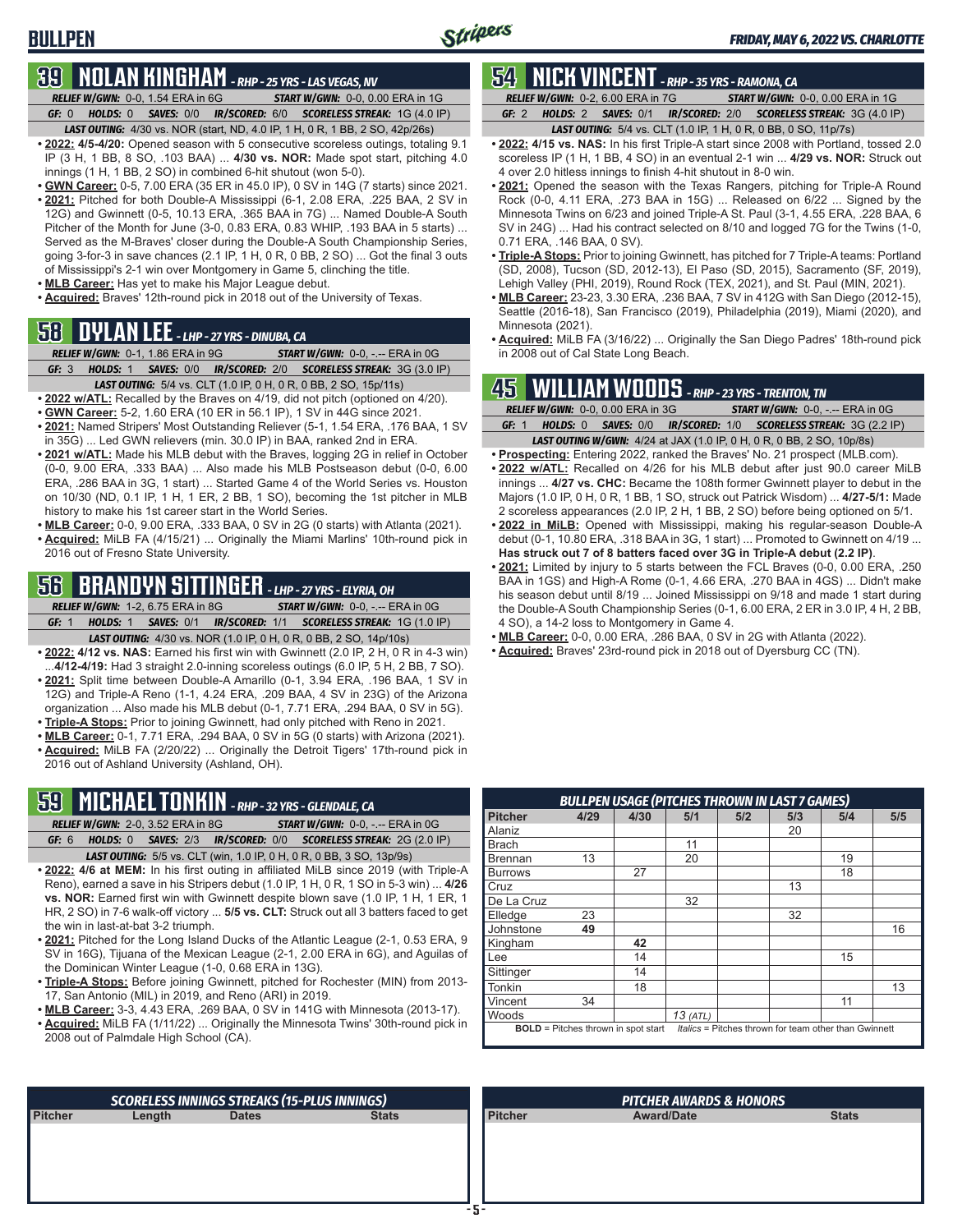#### Stripers **BATTERS** *FRIDAY, MAY 6, 2022 VS. CHARLOTTE TOTAL:* .255, 22 HR, .719 OPS *RISP:* .247, 5 HR, .685 OPS *RUNS/INNING: 1 2 3 4 5 6 7 8 9 X TOT Vs. LHP:* .253, 8 HR, .779 OPS *RISP/2O:* .259, 1 HR, .654 OPS **Stripers:** 16 23 26 6 15 6 10 8 10 2 122 *Vs. RHP:* .256, 14 HR, .700 OPS *LOADED:* .231, 0 HR, .543 OPS **Opponents:** 17 7 13 11 18 12 21 10 10 1 120

|               |                          |                |                          |                          |                          |                |                | <b>HOME RUNS</b> |                                          |                | <b>MULTI-GAMES</b>       |                |
|---------------|--------------------------|----------------|--------------------------|--------------------------|--------------------------|----------------|----------------|------------------|------------------------------------------|----------------|--------------------------|----------------|
| Player        | 1R                       | 2R             | 3R                       | <b>GS</b>                | Tot.                     |                | Off LH Off RH  | Team W-L         | Last HR with Gwinnett (Regular Season)   | <b>Hit</b>     | <b>RBI</b>               | <b>HR</b>      |
| Acuña Jr.     |                          |                |                          |                          |                          |                |                | $0 - 0$          | 4/17/18 vs. SWB, 2R (LH Josh Rogers)     | 3              |                          |                |
| Casteel       | 3                        |                | ۰                        | $\overline{\phantom{0}}$ | 3                        |                | 2              | $1 - 2$          | 4/23/22 at JAX, 1R (RH Jeff Brigham)     |                |                          |                |
| Contreras     |                          |                |                          |                          |                          |                |                | $0 - 0$          | 9/7/21 at COL, 1R (LH Kirk McCarty)      | 4              |                          |                |
| Dean          |                          |                |                          |                          |                          |                |                | $0 - 0$          |                                          | 3              | $\overline{2}$           | $\overline{a}$ |
| Demeritte     | $\overline{\phantom{0}}$ |                |                          |                          | 2                        |                | $\overline{2}$ | $0 - 2$          | 4/14/22 vs. NAS, 2R (RH Jason Alexander) | 3              | $\overline{2}$           |                |
| DeShields     |                          |                |                          |                          |                          |                |                | $0 - 0$          |                                          | 5              | $\overline{2}$           |                |
| Dickerson     | ۰.                       | ۰              | ٠                        | $\overline{\phantom{a}}$ | $\overline{\phantom{a}}$ | ۰              |                | $0 - 0$          |                                          |                | $\overline{\phantom{a}}$ |                |
| Goins         |                          |                |                          |                          |                          |                |                | $0 - 0$          | 9/14/21 vs. NAS, 1R (RH Josh Lindblom)   |                | $\overline{\phantom{a}}$ |                |
| Gonzalez      | ۰.                       |                |                          |                          |                          |                |                | $0 - 0$          |                                          | $\overline{2}$ |                          |                |
| Gosselin      | ۰.                       |                | ٠                        | $\overline{\phantom{a}}$ |                          | ÷,             |                | $1 - 0$          | 4/23/22 at JAX, 2R (RH Huascar Brazoban) | 6              |                          |                |
| Jenista       | 3                        |                |                          |                          |                          |                | 3              | $3-0$            | 4/12/22 vs. NAS, 1R (LH Rex Brothers)    | 5              | 2                        |                |
| Nogowski      |                          |                |                          |                          |                          |                |                | $1 - 0$          | 4/12/22 vs. NAS, 2R (RH Caleb Boushley)  | 5              | 3                        |                |
| H. Perez      |                          |                |                          |                          |                          |                |                | $1 - 0$          | 4/30/22 vs. NOR, 1R (RH Marcos Diplan)   | 2              | ٠                        |                |
| Shewmake      | 2                        | ۰.             | $\overline{\phantom{a}}$ | ٠                        | 2                        |                |                | $2 - 0$          | 4/27/22 vs. NOR, 1R (RH Matt Vogel)      | 6              | ۰                        |                |
| Tromp         |                          | 2              |                          | $\overline{\phantom{a}}$ | 4                        | $\overline{2}$ | $\mathfrak{p}$ | $1 - 2$          | 5/4/22 vs. CLT, 3R (RH Johnny Cueto)     | 5              | 2                        |                |
| Tucker        |                          |                |                          |                          |                          |                |                | $0 - 0$          |                                          | 6              | $\overline{2}$           |                |
| Valaika       |                          | $\overline{2}$ | $\overline{\phantom{a}}$ | $\overline{\phantom{a}}$ | 3                        | $\overline{2}$ |                | $3-0$            | 5/3/22 vs. CLT, 1R (LH Wes Benjamin)     | 9              | 6                        |                |
| <b>Naters</b> |                          |                |                          |                          |                          |                |                | $1 - 0$          | 5/3/22 vs. CLT, 1R (LH Wes Benjamin)     |                |                          |                |
| Total:        | 12                       | 8              | $\overline{2}$           | 0                        | 22                       |                |                |                  |                                          |                |                          |                |

**Back-to-Back Homers (1x) Leadoff (Game) Homers (1x): Walk-Off Homers (0x):**

Nogowski (2R) / Jenista, 4/12 vs. NAS (2nd Inning) Waters (5/3 vs. CLT)

|      | <b>Walk-Off Home</b> |
|------|----------------------|
| Jone |                      |

|                     |            |    |    |    |           | <b>STRIPERS BATTING BY MONTH</b> |           |            |            |            |
|---------------------|------------|----|----|----|-----------|----------------------------------|-----------|------------|------------|------------|
|                     | <b>AVG</b> | G  | 2B | 3B | <b>HR</b> | <b>RBI</b>                       | <b>SB</b> | <b>OBP</b> | <b>SLG</b> | <b>OPS</b> |
| <b>April:</b>       | .249       | 23 | 39 | 4  | 17        | 85                               | 22        | .321       | .377       | .698       |
| $\blacksquare$ May: | .291       | 4  | 9  | 0  | 5         | 25                               | 2         | .366       | .470       | .836       |
| June:               |            |    |    |    |           |                                  |           |            |            |            |
| July                |            |    |    |    |           |                                  |           |            |            |            |
| August:             |            |    |    |    |           |                                  |           |            |            |            |
| September:          |            |    |    |    |           |                                  |           |            |            |            |

| <b>PINCH HITTERS</b> |       |    |   |   |    |    |           |            |           |           |
|----------------------|-------|----|---|---|----|----|-----------|------------|-----------|-----------|
| <b>Player</b>        | AVG.  | AB | R | н | 2B | 3B | <b>HR</b> | <b>RBI</b> | <b>BB</b> | <b>SO</b> |
| Contreras            | 1.000 |    | 0 |   | 0  | 0  | 0         | 0          | 0         | 0         |
| Jenista              | .000  |    | 0 | 0 | O  | 0  | O         | O          | O         |           |
| Totals:              | .500  | 2  | 0 | 1 | 0  | 0  | 0         | 0          | 0         |           |
|                      |       |    |   |   |    |    |           |            |           |           |
|                      |       |    |   |   |    |    |           |            |           |           |
|                      |       |    |   |   |    |    |           |            |           |           |
|                      |       |    |   |   |    |    |           |            |           |           |

# **9 RYAN CASTEEL** *- C - 30 YRS - CHATTANOOGA, TN*

*SEASON WITH GWN:*.179, 3 HR, 5 RBI, 0 SB, .778 OPS *HIT STREAK:* 2G (3-9) *5/5 vs. CLT:*DNP *CLT SERIES:* .--- (0-0)

- **• 2022:** Of his 5 hits, 3 are solo homers (4/9 at MEM, 4/14 vs. NAS, 4/23 at JAX) ... **4/30 vs. NOR:** Tallied his first triple with Gwinnett (1-for-4, 2 RBI).
- **• GWN Career:** .217 (40-for-184), 6 2B, 1 3B, 11 HR, 33 RBI in 76G since 2021. **• 2021:** Spent the entire year with Gwinnett, batting .224 (6 2B, 8 HR, 13 R, 28 RBI,
- .716 OPS) in 68G ... Led the club in pinch-hit at-bats (28) and hits with the bases loaded (4-for-6, .667, 2 2B, 1 HR, 12 RBI, 2.125 OPS).
- **• Triple-A Stops:** Prior to Gwinnett, played for Albuquerque (COL) from 2015-16.
- **• MLB Career:** Has yet to make his Major League debut.
- **• Acquired:** MiLB FA (11/29/21) ... On his 3rd contract with Atlanta (also signed on 1/24/19 and 3/14/21) ... Originally the Colorado Rockies' 17th-round pick in 2010 out of Cleveland State Community College (Cleveland, TN).

#### **26 DELINO DESHIELDS JR.** *- OF - 29 YRS - EASTON, MD SEASON WITH GWN:*.266, 0 HR, 7 RBI, 6 SB, .720 OPS *HIT STREAK:* -1G (0-3)

- *5/5 vs. CLT:*0-3, R, SB, BB *CLT SERIES:* .200 (2-10), 2 RBI, SB
- **• 2022: Enters play riding 11G on-base streak (.289, 11-for-38, 2 2B, 7 R, 6 RBI, 3 SB, 8 BB, .417 OBP) ... Has drawn a walk each of last 5G (5 total)**.
- **• 2021:** Played in the Texas, Boston, and Cincinnati orgs ... Spent time with Round Rock (TEX) and Worcester (BOS) in Triple-A (.252, 13 2B, 2 3B, 6 HR, 22 RBI, 21 SB in 84G) ... Finished with the Reds (.255, 5 2B, 1 HR, 6 RBI, 2 SB in 25G).
- **• Triple-A Stops:** Prior to joining Gwinnett, played for Round Rock (TEX, 2015-16, 2018, 2021), Nashville (TEX, 2019), and Worcester (BOS, 2021).
- **• MLB Career:** .246, 81 2B, 19 3B, 19 HR, 139 RBI, 111 SB in 601G with Texas (2015-19), Cleveland (2020), and Cincinnati (2021) ... Played for Texas (2015) and Cleveland (2020) in MLB Postseason (.290, 3 2B, 2 RBI, 1 SB in 7G).
- **• Acquired:** MiLB FA (4/5/22) after being released by Miami (4/3/22) ... Originally the Texas Rangers' 1st-round pick (3rd overall) in 2014 out of Woodward Academy (College Park, GA).
- **• Bloodlines:** Is the son of Delino DeShields, 13-year MLB infielder (MON, LAD, STL, BAL, CHC) from 1990-2002 ... Finished 2nd in NL R.O.Y. voting in 1990.

# **30 ALEX DICKERSON** *- OF - 31 YRS - POWAY, CA*

*SEASON WITH GWN:*.143, 0 HR, 0 RBI, 0 SB, .464 OPS *HIT STREAK:* -2G (0-8) *5/5 vs. CLT:*0-4 *CLT SERIES:* .000 (0-8)

- **• 2022 w/ATL:** Was on the Braves' Opening Day roster, hit .121 (4-for-33, 1 HR, 3 R, 2 RBI) in 13G ... DFA'd on 4/28, outrighted to Gwinnett on 4/30.
- **• 2021:** Logged 111G with San Francisco (.233, 10 2B, 2 3B, 13 HR, 38 RBI, 1 SB, .724 OPS) ... Set MLB career highs in games, hits (66), homers, and RBI ... Also played 11G with Triple-A Sacramento (.289, 3 2B, 2 HR, 4 RBI).
- **• Triple-A Stops:** Prior to joining Gwinnett, played for El Paso (SD, 2015-16, 2019) and Sacramento (2019, 2021) ... Was PCL Rookie of the Year and Postseason All-Star in 2015 (.307, 36 2B, 9 3B, 12 HR, 82 R, 71 RBI, .877 OPS in 125G).
- **• MLB Career:** .255, 49 2B, 8 3B, 40 HR, 132 RBI, 7 SB, .785 OPS in 339G with San Diego (2016, 2019), San Francisco (2019-21), and Atlanta (2022) ... Made MLB Postseason debut with Giants in 2021 (.000, 0-for-4 in 4G).
- **• Acquired:** MLB FA (3/16/22) ... Originally the Pittsburgh Pirates' 3rd-round pick in 2011 out of the University of Indiana.

# **1 RYAN GOINS** *- INF - 34 YRS - TEMPLE, TX*

*SEASON WITH GWN:*.109, 0 HR, 1 RBI, 0 SB, .264 OPS *HIT STREAK:* -1G (0-3) *5/5 vs. CLT:*0-3 *CLT SERIES:* .167 (1-6)

- **• GWN Career:** .212 (77-for-364), 11 2B, 1 3B, 6 HR, 36 RBI in 109G since 2021. **• 2021:** Spent the entire year with Gwinnett, batting .233 (9 2B, 1 3B, 6 HR, 27 R,
- 35 RBI, 3 SB, .635 OPS) in 91G. **• Triple-A Stops:** Prior to joining Gwinnett, played for Buffalo (TOR) from 2013-16, Lehigh Valley (PHI) in 2018, and Charlotte (CWS) in 2019 ... Was an International League Midseason All-Star with Charlotte in 2019.
- **• MLB Career:** .228, 71 2B, 12 3B, 22 HR, 158 RBI in 555G with Toronto (2013-17), Kansas City (2018), Chicago White Sox (2019-20) ... Played for Toronto in 2015- 16 Postseasons (.146, 1 HR, 5 RBI in 14G).
- **• Acquired:** MiLB FA (3/13/22), his 2nd deal with Atlanta (also signed on 2/25/21) Originally the Toronto Blue Jays' 4th-round pick in 2009 out of Dallas Baptist University (Dallas, TX).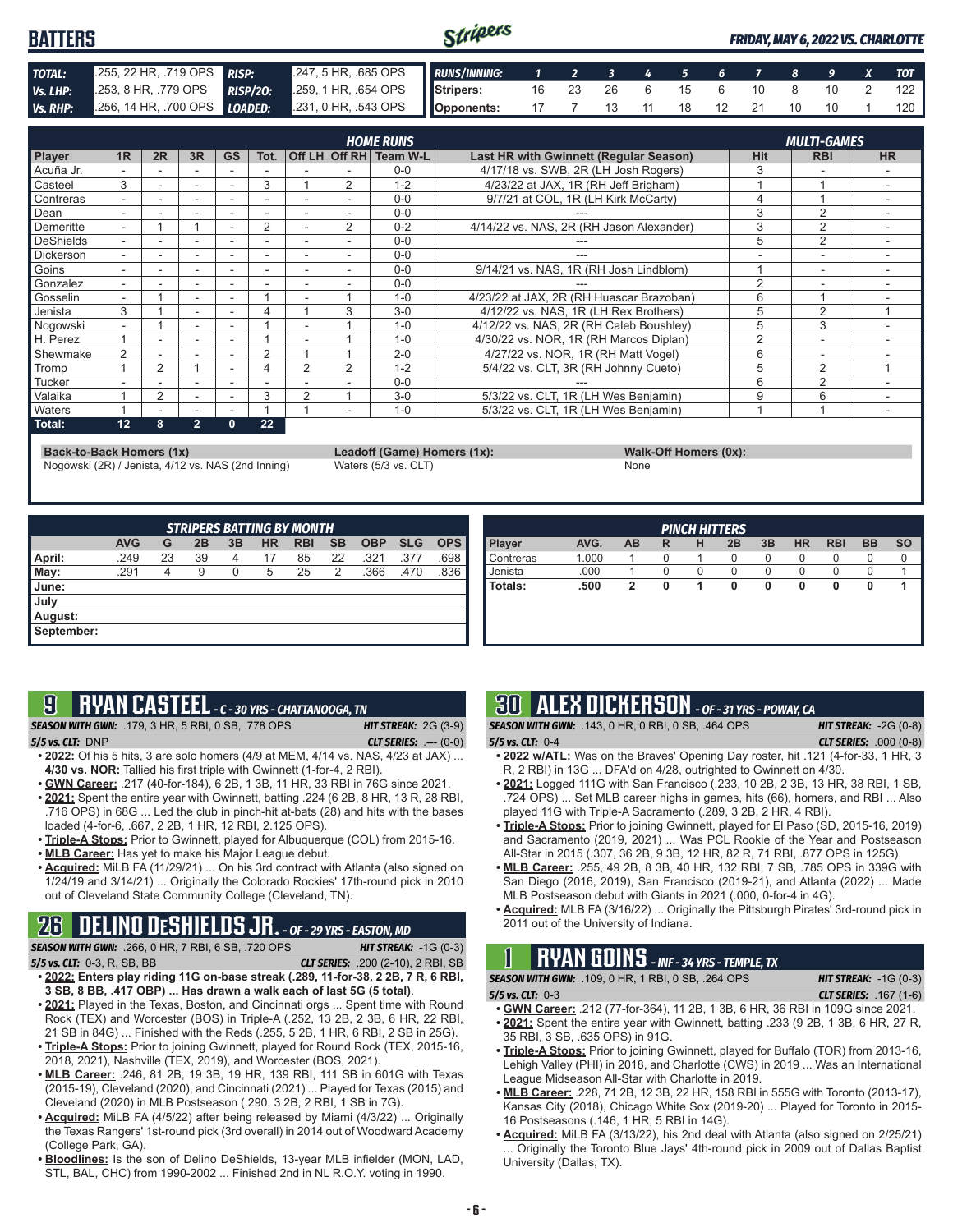#### **5 PHIL GOSSELIN** *- INF - 33 YRS - BRYN MAWR, PA SEASON WITH GWN:*.284, 1 HR, 8 RBI, 1 SB, .760 OPS *HIT STREAK:* 2G (3-8)

**BATTERS**

- *5/5 vs. CLT:*DNP *CLT SERIES:* .375 (3-8) **• 2022: 4/5-4/20:** Posted 11-game on-base streak (.263, 10-for-38, 8 BB, .396 OBP) ... **4/23 at JAX:** Blasted 2-run HR (1), his first with Gwinnett since 8/25/18 at CLT,
- went 1-for-4 with season-high 3 RBI. **• GWN Career:** .294 (278-for-945), 55 2B, 9 3B, 13 HR, 90 RBI, 8 SB in 257G from 2013-14, 2018, and 2022 ... Set Gwinnett record for single-season batting average in 2014 (.344), earning team MVP and IL Postseason All-Star honors.
- **• 2021:** Spent the entire year with the LA Angels, batting .261 (14 2B, 7 HR, 47 RBI, 4 SB) in 104G ... His 90 hits were an MLB career high.
- **• Triple-A Stops:** In addition to Gwinnett, has also played for Reno (ARI) in 2015, Round Rock (TEX) in 2017, Indianapolis (PIT) in 2017, Louisville (CIN) in 2018, and Lehigh Valley (PHI) in 2019.
- **• MLB Career:** .261, 49 2B, 2 3B, 17 HR, 101 RBI, 11 SB in 463G with Atlanta (2013-15), Arizona (2015-16), Texas (2017), Pittsburgh (2017), Cincinnati (2018), Philadelphia (2019-20), and LA Angels (2021).
- **• Acquired:** MiLB FA (3/19/22) ... Originally the Atlanta Braves' 5th-round pick in 2010 out of the University of Virginia ... Traded to Arizona in the deal that brought in RHP Touki Toussaint (6/20/15).

### **18 GREYSON JENISTA** *- OF - 25 YRS - LAWRENCE, KS*



- **• 2022: Enters play riding 9G on-base streak (.321, 9-for-28, 1 2B, 8 R, 2 RBI, 8 BB, .459 OBP)** ... **4/7 at MEM:** Tallied his first career Triple-A hit and RBI with a solo homer to deep CF (2-for-4, RBI) ... **4/12 vs. NAS:** Notched his 2nd career multi-homer game (1st in Triple-A) with pair of solo blasts (#3-4, 2-for-3, 2 RBI).
- **• 2021:** Spent the entire year with Double-A Mississippi, batting .216 (7 2B, 2 3B, 19 HR, 45 R, 42 RBI, 7 SB, .808 OPS) in 89G ... Ranked among Double-A South leaders in homers (6th), walks (7th, 51), slugging (10th, .465), and OPS (10th) ... In the Double-A South Championship Series, hit .167 (3 HR, 3 RBI) in 5G ... His solo homer in Game 5 on 9/26 vs. Montgomery was the difference in a 2-1 win.
- **• Triple-A Stops:** Is making his Triple-A debut in 2022.
- **• MLB Career:** Has yet to make his Major League debut.
- **• Acquired:** Braves' 2nd-round pick in 2018 out of Wichita State University (KS).

## **28 JOHN NOGOWSKI** *- INF - 29 YRS - TALLAHASSEE, FL*

*SEASON WITH GWN:*.206, 1 HR, 10 RBI, 2 SB, .603 OPS *HIT STREAK:* -2G (0-7) *5/5 vs. CLT:*0-3 *CLT SERIES:* .000 (0-7)

- **• 2022: 4/12 vs. NAS:** Belted Gwinnett's first homer at Coolray Field this year (2 run), finished 2-for-3 with 2 RBI.
- **• 2021:** Played for 3 different Triple-A Teams (Memphis, Indianapolis, Sacramento) and 2 different MLB teams (St. Louis, Pittsburgh) ... Combined to bat .211 (7 2B, 6 HR, 29 RBI, 6 SB) in 64G in MiLB ... In 52G in MLB, hit .233 (7 2B, 1 HR, 14 RBI). **• Triple-A Stops:** Prior to joining Gwinnett, has played for Memphis (STL) in 2019
- and 2021, Indianapolis (PIT) in 2021, and Sacramento (SF) in 2021. **• MLB Career:** .233, 7 2B, 0 3B, 1 HR, 14 RBI, 0 SB in 52G with St. Louis (2020-21)
- and Pittsburgh (2021).
- **• Acquired:** Claimed from San Francisco in the 2021 Rule 5 Draft ... Originally the Oakland Athletics' 34th-round pick in 2014 out of Florida State University.

*SEASON WITH GWN:*.261, 1 HR, 2 RBI, 1 SB, .724 OPS *HIT STREAK:* -1G (0-4)

*5/5 vs. CLT:*0-4 *CLT SERIES:* .167 (2-12), RBI

- **• 2022:** Played 3G with Tijuana of the Mexican League (.231, 1 2B, 1 HR, 3 RBI) before being signed by Atlanta and joining Gwinnett on 4/29.
- **• 2021:** Made Washington's Opening Day roster, but hit .053 in 10G before being DFA'd on 5/4 ... Signed MiLB deal with Milwaukee on 5/7 ... Played 23G with Nashville (.357, 6 2B, 3 HR, 18 RBI, 4 SB) before being released on 7/4 ... Won MVP of the Venezuela Winter League (.296, 6 HR, 22 RBI in 31G with Aragua).
- **• Triple-A Stops:** Prior to joining Gwinnett, has played for Toledo (DET, 2013-14), Colorado Springs (MIL, 2016), San Antonio (MIL, 2019), and Nashville (MIL, 2021) ... Won IL Player of the Week once with the Mud Hens (6/16/14).
- **• MLB Career:** .250, 74 2B, 11 3B, 45 HR, 180 RBI, 69 SB, .662 OPS in 651G with Detroit (2012-15), Milwaukee (2015-19), Chicago Cubs (2020), and Washington (2021) ... Played in 13 MLB Postseason games with Detroit (2013-14) and Milwaukee (2018), batting .188 (3-for-16, 2 2B, 2 RBI, 2 SB).
- **• Acquired:** MiLB FA (4/28/22) ... Originally signed by the Detroit Tigers as a NDFA out of Venezuela (5/14/19).

## **8 BRADEN SHEWMAKE** *- INF - 24 YRS - WYLIE, TX*

*SEASON WITH GWN:*.271, 2 HR, 4 RBI, 3 SB, .720 OPS *HIT STREAK:* -2G (0-5) *5/5 vs. CLT:*DNP *CLT SERIES:* .000 (0-5)

- **• Prospecting:** Entering 2022, ranked the Braves' No. 6 prospect by MLB.com. **• 2022: 4/5 at MEM:** Went 2-for-4 with a stolen base in his Triple-A debut ... **4/6 at MEM:** Blasted his first career Triple-A homer (solo) in 3-for-5 effort ... **4/27 vs. NOR:** Belted his first Coolray Field homer (solo, #2, 1-for-5, 1 RBI) ... **4/28 vs. NOR:** Notched the 3rd multi-steal game of his career (2 SB, 2-for-4, 2B, R).
- **• 2021:** Spent the entire year with Double-A Mississippi, batting .228 (14 2B, 3 3B, 12 HR, 40 R, 40 RBI, 4 SB, .672 OPS) in 83G ... In the Double-A South Championship Series, hit .100 (2 R, 1 RBI) in 5G ... Named by MiLB.com as a Braves Organization All-Star.
- **• Triple-A Stops:** Is making his Triple-A debut in 2022.
- **• MLB Career:** Has yet to make his Major League debut.
- **• Acquired:** Braves' 1st-round pick (21st overall) in 2019 out of Texas A&M.

## **14 CHADWICK TROMP** *- C - 26 YRS - ORANJESTAD, ARUBA*

| <b>SEASON WITH GWN:</b> .354, 4 HR, 12 RBI, 0 SB, 1.052 OPS |  | <b>HIT STREAK: 8G (12-30)</b>               |
|-------------------------------------------------------------|--|---------------------------------------------|
| 5/5 vs. CLT: 1-3, 2B, RBI, BB                               |  | <b>CLT SERIES:</b> .500 (5-10), 3 HR, 8 RBI |

- **• 2022: Enters play riding 8G hitting streak (.400, 12-for-30, 2 2B, 3 HR, 1.191 OPS) and 6G RBI streak (11 RBI)** ... **4/5 at MEM:** Tallied Gwinnett's first homer and RBI of the year (solo) in 2-1 loss (2-for-4) ... DFA'd by Atlanta on 4/12, outrighted on 4/19 ... **5/3 vs. CLT:** Notched his 4th career 2-homer game with a pair of 2-run blasts (#2-3), finished with a season-high 4 RBI (2-for-3) ... **5/5 vs. CLT:** Hit 2-out 8th-inning double for GWRBI in 3-2 last-at-bat win.
- **• GWN Career:** .308 (2--for-65), 3 2B, 0 3B, 4 HR, 12 RBI, 0 SB in 18G since 2021.
- **• 2021:** Played 55G with Triple-A Sacramento (.224, 12 2B, 6 HR, 24 RBI) and 9G with San Francisco (.222, 1 HR, 2 RBI) ... DFA'd on 9/18, claimed by Atlanta on 9/21 ... Joined Gwinnett and hit .176 (0 XBH, 0 RBI) in 5G.
- **• Triple-A Stops:** Prior to joining Gwinnett, has played for Louisville (CIN) in 2015 and 2018-19, and Sacramento (SF) in 2021.
- **• MLB Career:** .215, 1 2B, 0 3B, 5 HR, 12 RBI, 0 SB in 33G with San Francisco (2020-21).
- **• Acquired:** Claimed off waivers from San Francisco (9/21/21) ... Originally signed by the Cincinnati Reds as a NDFA (1/24/13) out of Aruba.

### **17 PRESTON TUCKER** *- OF - 31 YRS - TAMPA, FL*

*SEASON WITH GWN:*.323, 0 HR, 8 RBI, 0 SB, .818 OPS *HIT STREAK:* 4G (7-14) *5/5 vs. CLT:*3-4, RBI *CLT SERIES:* .500 (5-10), RBI

- **• 2022: In 12G since 4/18, batting .378 (17-for-45, 4 2B, 8 R, 7 RBI)** ... **4/9 at MEM:** In his first affiliated game since 5/7/19 with Triple-A Charlotte, went 2-for-3 (2B, R, RBI) ... **5/5 vs. CLT:** Facing former club, went 3-for-4 with 1 RBI.
- **• GWN Career:** .288 (36-for-125), 10 2B, 1 3B, 0 HR, 14 RBI in 35G since 2018. **• 2021:** Played for Kia of the KBO (.237, 24 2B, 1 3B, 9 HR, 59 RBI in 127G), his 3rd-straight season with the club (hit .284 with 50 HR in 364G from 2019-21).
- **• Triple-A Stops:** Has played for 5 teams in all, including Oklahoma City (HOU, 2014), Fresno (HOU, 2015-17), Gwinnett (ATL, 2018), Louisville (CIN, 2018), and Charlotte (CWS, 2019).
- **• MLB Career:** .222, 38 2B, 1 3B, 23 HR, 68 RBI in 243G with Houston (2015-16), Cincinnati (2018), and Atlanta (.240, 4 HR, 22 RBI in 80G in 2018) ... Played in the 2015 MLB Postseason with Houston (0-for-2 in 3G).
- **• Acquired:** MiLB FA (3/31/22) ... Is 2nd stint with Atlanta (2018) ... Originally the Houston Astros' 7th-round pick in 2012 out of the University of Florida.<br>**7 HTMP - 31 YRS - VILLA DE CURA, VENEZUELA**

## **4 PAT VALAIKA** *- INF - 29 YRS - VALENCIA, CA*

*SEASON WITH GWN:*.293, 3 HR, 20 RBI, 1 SB, .831 OPS *HIT STREAK:* 1G (2-4)

- *5/5 vs. CLT:*2-4, 2B, 2 R *CLT SERIES:* .333 (4-12), HR, 3 RBI
- **• IL Leaderboard:** Entering 5/6, ranks in doubles (T-6th, 8) and RBI (T-7th, 20). **• 2022: In 10G since 4/23, batting .341 (14-for-41, 5 2B, 1 HR, 9 R, 11 RBI, .928 OPS)** ... **4/6 at MEM:** Crushed go-ahead 2-run HR (1) in 5-3 win (2-for-5, 2 RBI) ...
- **4/7 at MEM:** Fell triple shy of the cycle (3-for-4, 2-run HR, 3 RBI) in 5-2 win ... **4/26 vs. NOR:** Hit walk-off sac fly in 9th for 7-6 win (2-for-3, 2 R, RBI).
- **• 2021:** Split year between Baltimore (.201, 8 2B, 5 HR, 25 RBI, 1 SB in 91G) and Triple-A Norfolk (.225, 1 2B, 2 HR, 7 RBI in 22G).
- **• Triple-A Stops:** Prior to joining Gwinnett, has played for Albuquerque (COL) from 2016-19 and Norfolk (BAL) in 2021 ... Was Pacific Coast League All-Star in 2019.
- **• MLB Career:** .221, 34 2B, 1 3B, 30 HR, 92 RBI, 1 SB in 374G with Colorado (2016-19) and Baltimore (2020-21) ... Played in the MLB Postseason with the Rockies in 2017 and 2018 (.500, 1-for-2, 1 2B in 2G).
- **• Acquired:** MiLB FA (3/18/22) ... Originally the Colorado Rockies' 9th-round pick in 2013 out of UCLA.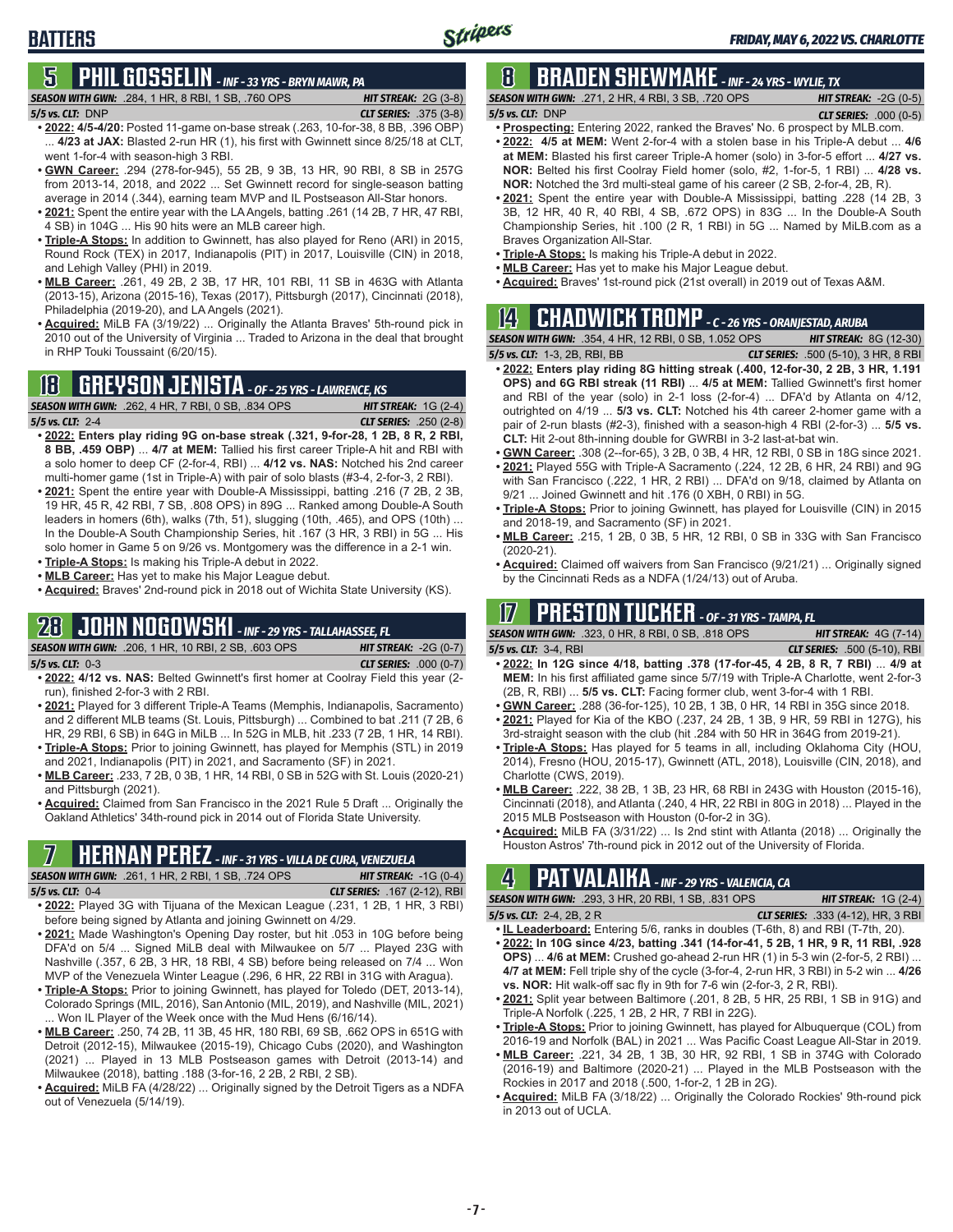**Player Length/Dates** 

# **11 DREW WATERS** *- OF - 23 YRS - ATLANTA, GA*

**BATTERS**

*SEASON WITH GWN:*1.000, 1 HR, 2 RBI, 0 SB, 2.750 OPS *HIT STREAK:* 1G (4-4)

*5/5 vs. CLT:*DNP *CLT SERIES:* 1.000 (4-4), HR, 2 RBI

**• Prospecting:** Entering 2022, ranked the Braves' No. 3 prospect by MLB.com.

- **• 2022:** Began the season on Gwinnett's 7-day Injured List ... Joined High-A Rome for rehab assignment on 4/28 (.364, 4-for-11, 1 2B, 1 HR, 2 RBI in 3G) ... **5/3 vs. CLT:** In his first game off the IL, blasted a leadoff HR (3rd career leadoff HR with GWN) on the game's first pitch and finished 4-for-4 (2 R, 2 RBI).
- **• GWN Career:** .252 (130-for-515), 27 2B, 1 3B, 14 HR, 89 R, 50 RBI, 31 SB in 130G since 2019 ... Also logged 4G in 2019 Playoffs (.188, 1 2B, 1 SB).
- **• 2021:** Spent the entire year with Gwinnett, batting .240 (22 2B, 1 3B, 11 HR, 70 R, 37 RBI, 28 SB) in 103G ... Ranked among Triple-A East leaders in runs (T-4th) and steals (5th) ... Led all Triple-A East hitters in extra-base hits in July with 17 (.301, 11 2B, 1 3B, 5 HR, 23 R, 17 RBI, .924 OPS in 24G) ... Played for the NL Team in the SiriusXM All-Star Futures Game on 7/11 in Denver, CO (1-for-1, BB) ... Received Gwinnett's Community Service Award on 10/2.
- **• MLB Career:** Has yet to make his Major League debut.
- **• Award Winner:** Was the Double-A Southern League's Most Valuable Player and Batting Champion in 2019 (.319, 35 2B, 9 3B, 5 HR, 63 R, 41 RBI, 13 SB in 108G with Mississippi) ... Also earned M-Braves' co-Player of the Year for 2019.
- **• Acquired:** Braves' 2nd-round pick (41st overall) in 2017 out of Etowah High School (Woodstock, GA).

| <b>ON-BASE STREAKS (15-PLUS GAMES)</b> |                     |              |  |  |
|----------------------------------------|---------------------|--------------|--|--|
| <b>Player</b>                          | <b>Length/Dates</b> | <b>Stats</b> |  |  |
|                                        |                     |              |  |  |
|                                        |                     |              |  |  |
|                                        |                     |              |  |  |

*HITTING STREAKS (10-PLUS GAMES)*

| <b>IIII ILA AWANDJ &amp; IIUNUNJ</b> |                   |              |  |
|--------------------------------------|-------------------|--------------|--|
| Player                               | <b>Award/Date</b> | <b>Stats</b> |  |
|                                      |                   |              |  |
|                                      |                   |              |  |
|                                      |                   |              |  |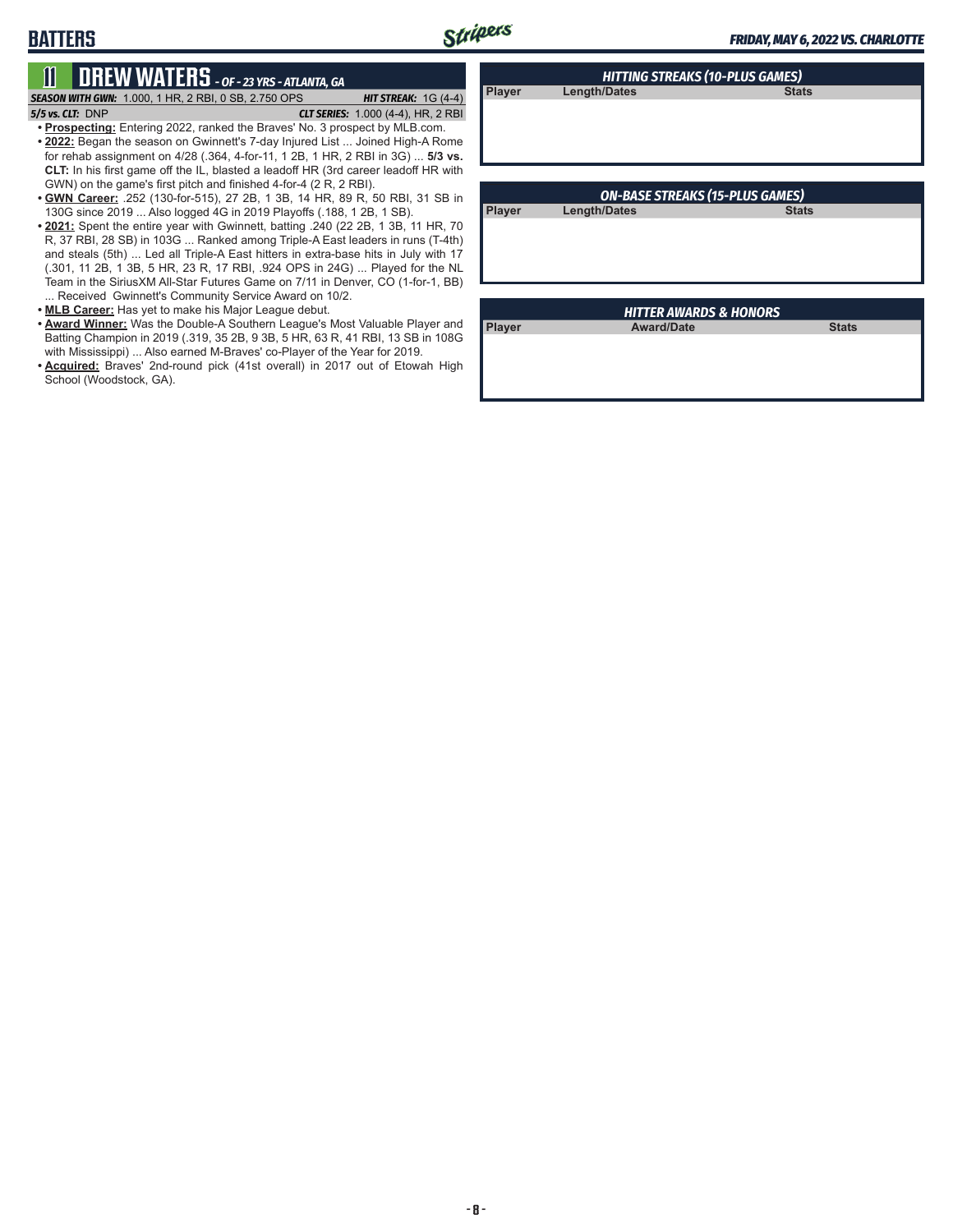### **SEASON SUMMARY**



|                  | <b>TEAM HIGHS &amp; LOWS</b>                                       | INI                                                                                                                                                                                                                           |
|------------------|--------------------------------------------------------------------|-------------------------------------------------------------------------------------------------------------------------------------------------------------------------------------------------------------------------------|
| <b>OFFENSE:</b>  | Most Home Runs, Inning 2 (3x, last: 1st Inning, 5/3 vs. Charlotte) | <b>HITTING (GAME):</b><br>Doubles<br>Triples<br>Home Runs<br>Extra-Base Hits<br>Total Bases<br>Strikeouts<br>Walks<br>Hit-bv-Pitch<br>Stolen Bases                                                                            |
| <b>PITCHING:</b> |                                                                    | Caught Stealing<br><b>PITCHING (GAME):</b><br>Innings (Start)<br>Innings (Relief)<br>Strikeouts (Start)                                                                                                                       |
| <b>DEFENSE:</b>  | Most Home Runs Allowed, Game  3 (4x, last: 4/26 vs. Norfolk)       | Strikeouts (Relief)<br>Walks (Start)<br>Walks (Relief)<br>Hits (Start)<br>Hits (Relief)<br>Earned Runs (Start)<br>Earned Runs (Relief)<br>Home Runs (Start)<br>Home Runs (Relief)<br>Low-Hit 9.0 IP CG<br>Low-Run 9.0 IP CG   |
|                  |                                                                    | <b>DEFENSE (GAME):</b><br>Outfield Assists<br>Pickoffs<br>Caught Stealing                                                                                                                                                     |
|                  | <b>TEAM MISCELLANEOUS</b>                                          |                                                                                                                                                                                                                               |
|                  | Largest Comeback Win  3 Runs (4/23 at Jacksonville, 5-8, 10-8)     | <b>OFFENSIVE (LONGEST II)</b><br>Hitting Streak<br>On-Base Streak<br><b>RBI Streak</b><br>Homer Streak<br>Multi-Hit Game Streak<br><b>PITCHING (LONGEST IN )</b><br>Consecutive Starts with Wi<br>Consecutive Starts with Los |

### **INDIVIDUAL HIGHS & LOWS**

### **STREAKS**

**N 2022 ONLY):** 

#### **2022 ONLY):**

| Consecutive Scoreless Outings5 Games (Kingham, 9.1 IP, 4/5-4/20) |
|------------------------------------------------------------------|
|                                                                  |
|                                                                  |

### **LAST TIME IT HAPPENED (GWINNETT REGULAR-SEASON HISTORY)**

#### **TEAM OFFENSE:**

| <b>TEAM PITCHING:</b> |                                                                     |
|-----------------------|---------------------------------------------------------------------|
|                       |                                                                     |
|                       |                                                                     |
|                       |                                                                     |
|                       |                                                                     |
|                       |                                                                     |
|                       |                                                                     |
|                       |                                                                     |
|                       |                                                                     |
|                       |                                                                     |
| <b>TEAM DEFENSE:</b>  |                                                                     |
|                       | Turn a Triple Play  6/5/21 vs. Jacksonville (Camargo-Kipnis-Snider) |
|                       |                                                                     |
|                       |                                                                     |

### **TEAM MISCELLANEOUS:**

| 21-Run Margin of Defeat…………………………………7/13/12 at Louisville (Lost 1-22) |  |
|-----------------------------------------------------------------------|--|

| <b>INDIVIDUAL OFFENSE.</b>       |                                                                            |
|----------------------------------|----------------------------------------------------------------------------|
|                                  |                                                                            |
|                                  |                                                                            |
|                                  |                                                                            |
|                                  |                                                                            |
|                                  |                                                                            |
|                                  |                                                                            |
|                                  |                                                                            |
|                                  | Homers, Both Sides of Plate  Drew Waters (5/18/21 at Nashville)            |
|                                  |                                                                            |
|                                  |                                                                            |
|                                  | Back-to-Back-to-Back Homers  Arcia/Camargo/Demeritte (5/8/21 at Charlotte) |
|                                  |                                                                            |
|                                  |                                                                            |
|                                  |                                                                            |
|                                  |                                                                            |
|                                  |                                                                            |
|                                  |                                                                            |
|                                  |                                                                            |
|                                  |                                                                            |
|                                  |                                                                            |
|                                  |                                                                            |
| ININIDIIAI DITCUINC <sub>1</sub> |                                                                            |

#### **INDIVIDUAL PITCHING:**

| 9.0-Inning No-Hitter (Solo)Todd Redmond (5/28/10 at Louisville)                 |
|---------------------------------------------------------------------------------|
| 9.0-Inning No-Hitter (Comb.)  Wooten/Marksberry/Ramirez (6/30/16 at Louisville) |
|                                                                                 |
|                                                                                 |
|                                                                                 |
| 21 Consecutive Saves Converted Jairo Asencio (9/6/09-8/8/11)                    |
| 25.0-Inning Scoreless Streak Stephen Marek, 25.1 IP (6/6/10-8/2/10)             |

Longest Total Delay............................................................... 1:29 (4/26 vs. Norfolk) Long Scoring Drought..........................................................29.2 Innings (4/15-4/20) Long Scoreless Streak ..........................................................23.0 Innings (4/28-5/1)